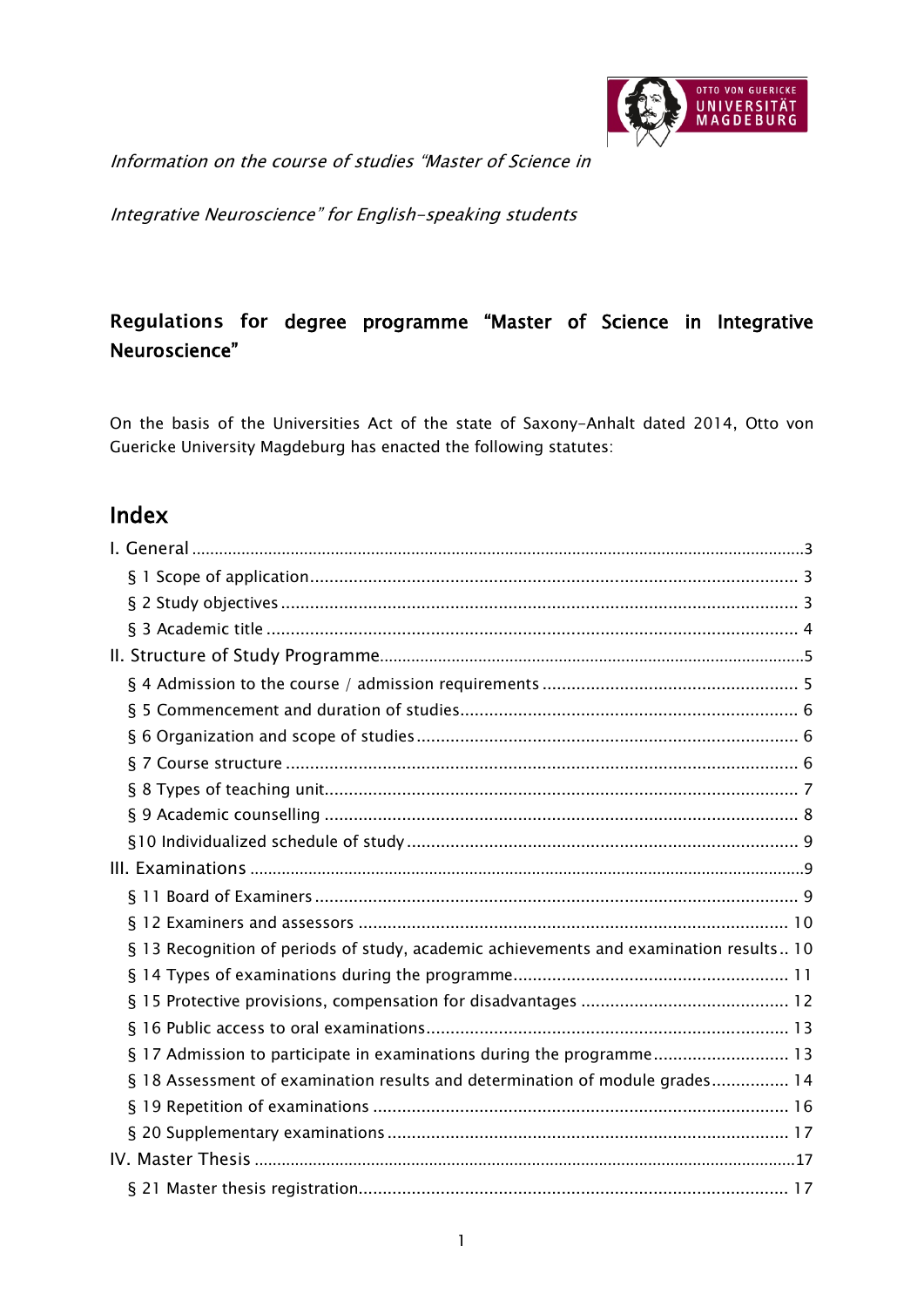| § 22 Issuing of the topic, submission and assessment of the Master thesis 18 |  |
|------------------------------------------------------------------------------|--|
|                                                                              |  |
| § 24 Repetition of the Master thesis and the Master thesis colloquium 19     |  |
|                                                                              |  |
|                                                                              |  |
|                                                                              |  |
|                                                                              |  |
|                                                                              |  |
| § 29 Non-attendance, withdrawal, cheating, breach of regulations  21         |  |
|                                                                              |  |
|                                                                              |  |
|                                                                              |  |
|                                                                              |  |
|                                                                              |  |
|                                                                              |  |
|                                                                              |  |
| 1.) Glossary                                                                 |  |

- 2.) Study and examination schedules
- <span id="page-1-0"></span>3.) Programme variant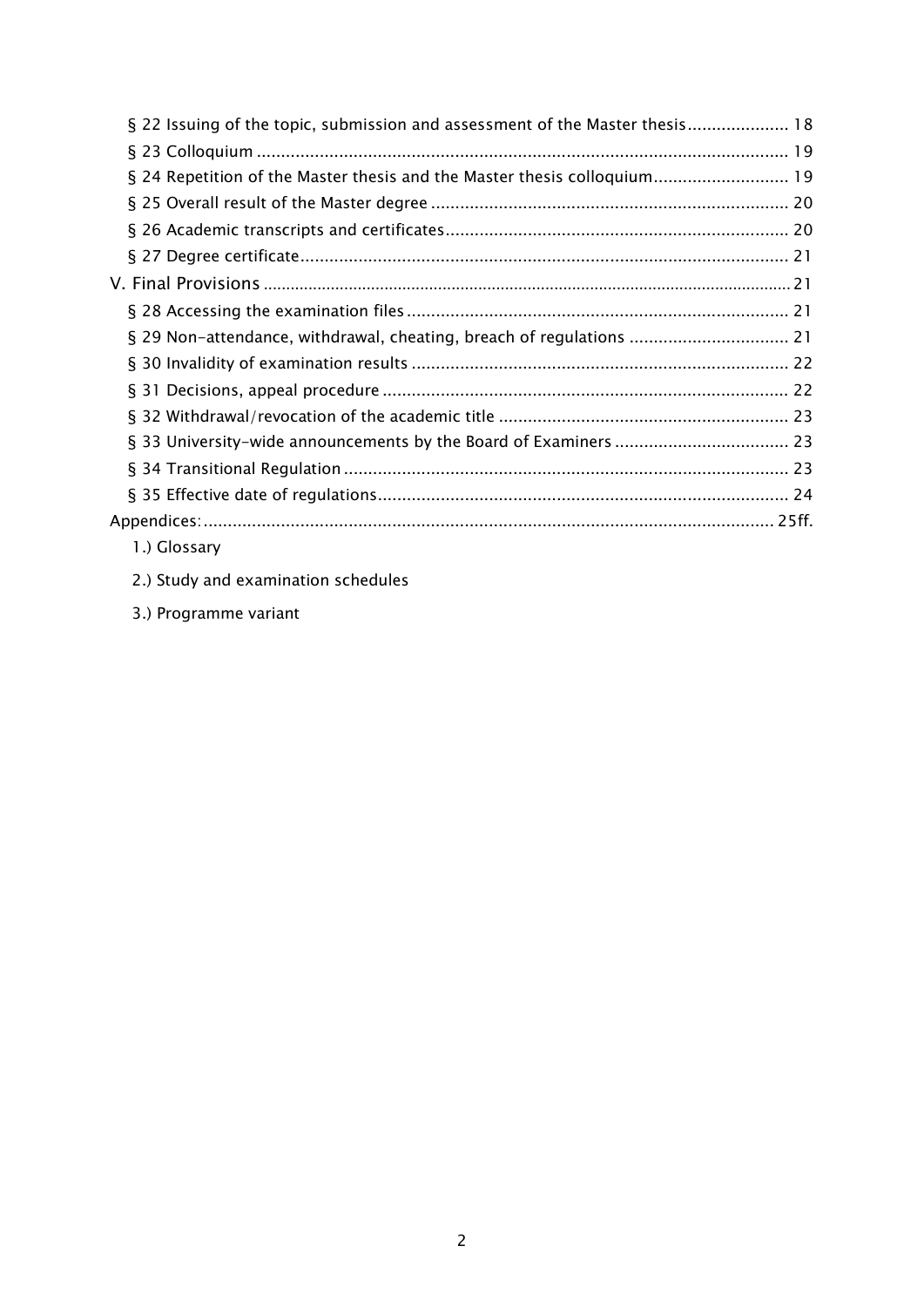# I. General part

# § 1

### Applicability

<span id="page-2-1"></span><span id="page-2-0"></span>(1) The present Study and Examination Regulations govern the study objectives, content and structure of, as well as examinations in and graduation from the degree programme "Master of Science in Integrative Neuroscience" in the Faculty of Natural Sciences and the Medical Faculty at the Otto-von-Guericke University Magdeburg.

(2) This full-time degree programme is classified as a "consecutive" and "more research oriented" degree programme. The language of instruction is English.

<span id="page-2-2"></span>(3) Individualized part-time study is possible, in accordance with the corresponding framework regulations of the Otto-von-Guericke University Magdeburg.

# § 2

### Study objectives

<span id="page-2-3"></span>(1) The degree programme addresses particularly motivated and able students. It conveys an unusually broad range of neuroscientific knowledge, a competence for independent neuroscientific research, as well as general abilities suitable for diverse and changing fields of professional endeavour.

(2) Over the course of the programme, students are expected to acquire basic knowledge in three, and advanced knowledge in at least two of the following areas of neuroscientific research:

- A Molecular and cellular neuroscience
- B Systems and behavioural neuroscience
- C Theoretical and computational neuroscience
- D Clinical and applied neuroscience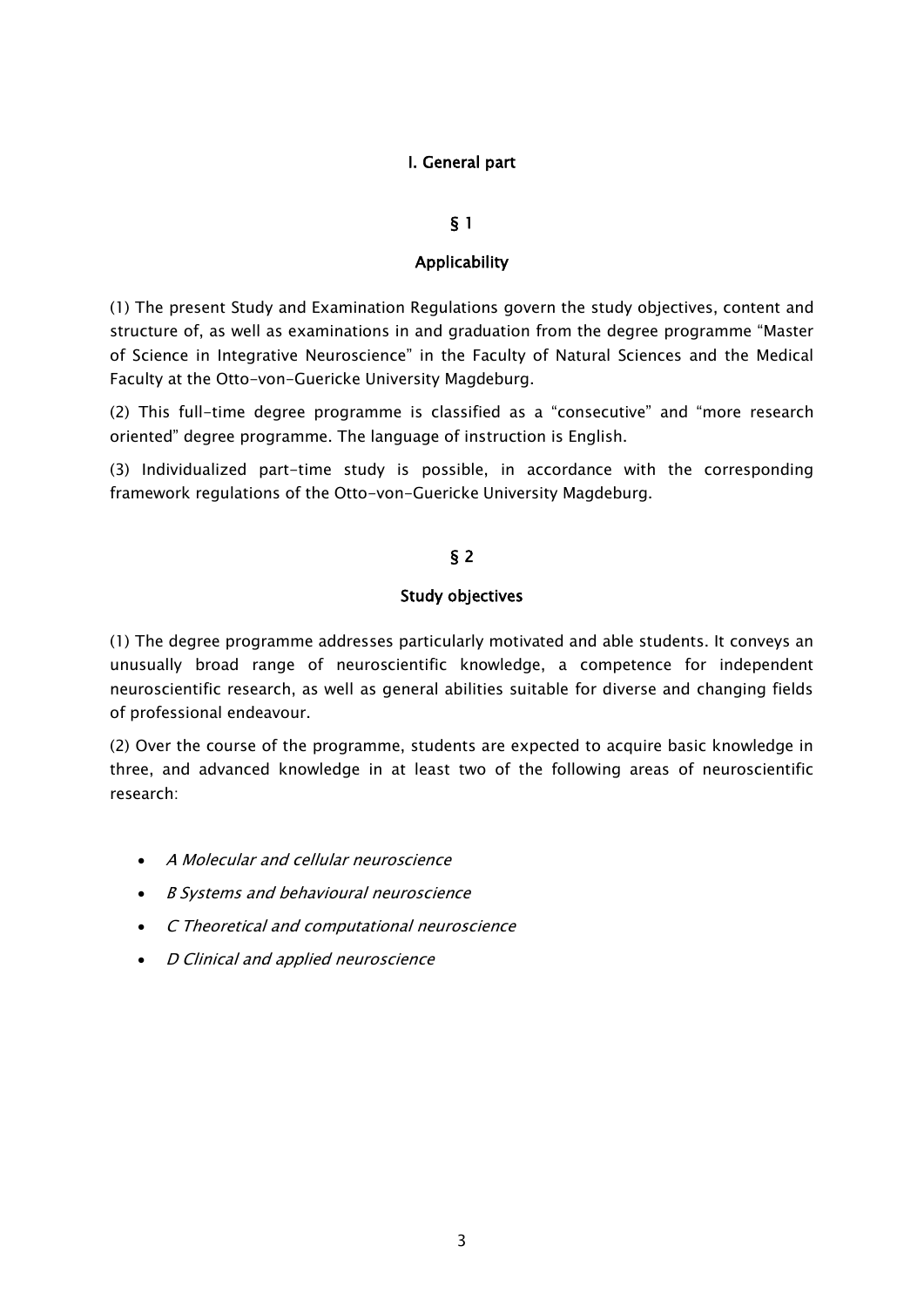In addition, students are expected to acquire general professional competences, professional competences specific to conducting scientific research, as well as a comprehensive preparation for further professional qualification in the form of a doctoral dissertation.

### (3) Qualification objectives:

Scientific qualifications: The master degree programme "Integrative Neuroscience" covers the neuroscientific foundations for understanding animal and human behaviour. The obligatory components of the programme encompass the entire range of neuroscientific research on how brains generate behaviour at different levels of description (molecular, cellular, physiological, behavioural, cognitive, and theoretical levels). In addition, the elective components of the programme provide more advanced knowledge of a subset of these areas. In short, the degree programme takes a holistic approach to the emergence of behaviour by emphasizing the interdependencies of different levels of description. Accordingly, graduates possess the conceptual and methodological flexibility to usefully combine different levels of description and to readily absorb further research approaches outside the scope of the programme.

Professional qualifications: "Integrative Neuroscience" is a research-oriented degree programme, which mainly prepares for a subsequent doctoral dissertation in neuroscience or in neuroscience-related areas of natural science and engineering science. In addition, graduates develop a characteristically systemic or holistic style of thought and analysis. This ability is crucial for many leadership or consulting functions, as it facilitates the comprehension of complex relationships and the concurrent and impartial evaluation of problem complexes from multiple points of view. As the programme is taught exclusively in English and to an international student body, graduates are also experienced in intercultural communication and cooperation.

Personal development: By acquiring key competences such as self-reliance, selforganisation, teamwork ability, sense of responsibility, and communicative competences, graduates have developed more confident and engaged personalities.

# § 3

### Academic title

<span id="page-3-1"></span><span id="page-3-0"></span>After the successful completion of all examinations necessary for graduation, the Otto-von-Guericke University awards the academic title of

# "Master of Science", abbreviated: "M.Sc."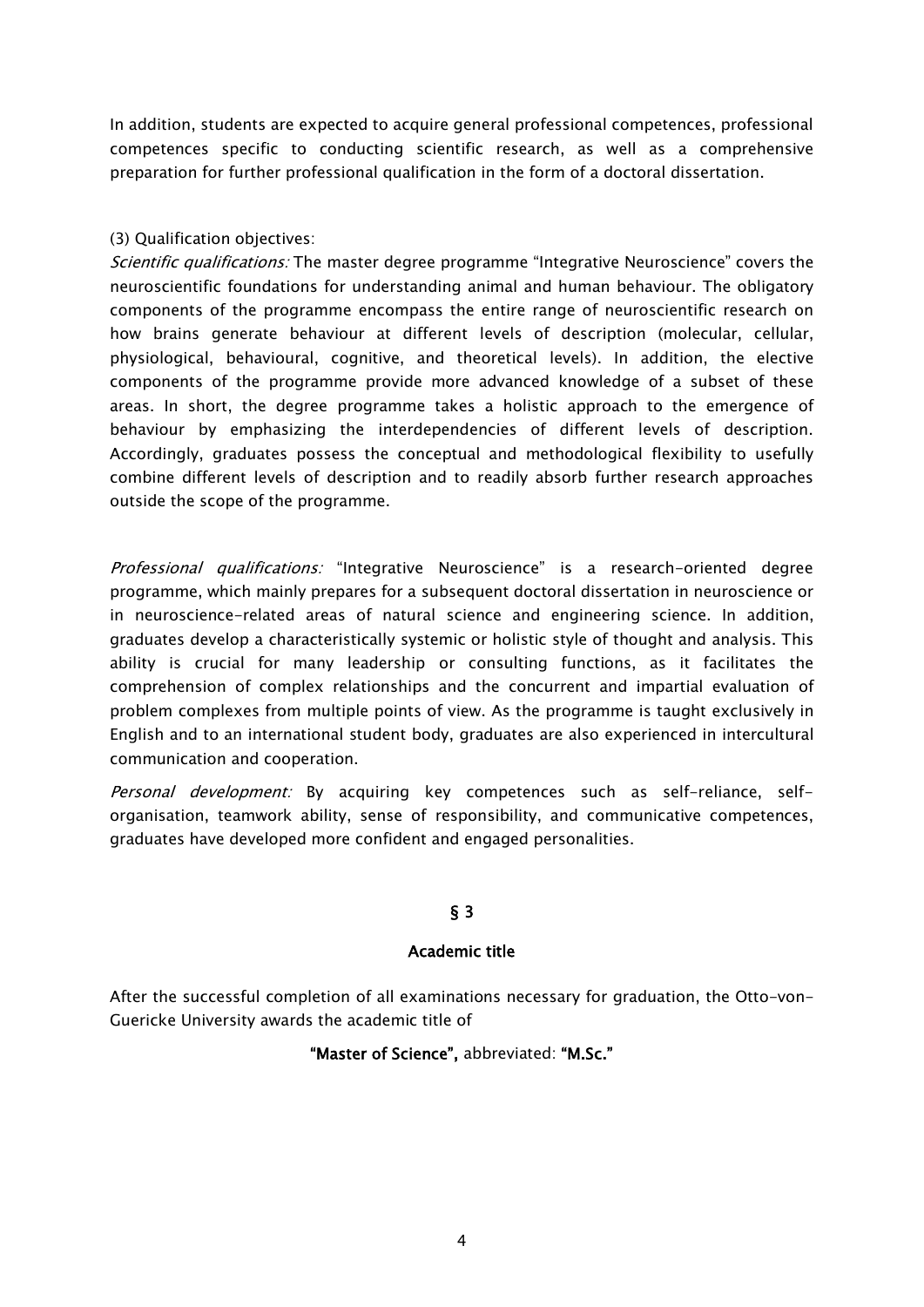### II. Structure of Study Programme

### § 4

#### Admission to the programme / admission requirements

<span id="page-4-2"></span><span id="page-4-1"></span><span id="page-4-0"></span>(1) The conditions for being admitted to the degree programme are:

a) Proof of having completed a Bachelor degree, a university diploma, or a comparable degree awarded by a state or state-recognized college of advanced vocational studies, a Magister degree, or an another degree programme that conclude with a state examination.

b) Proof of sufficient prior knowledge relevant to neuroscience. The general rule for the minimally required course credits is 120 CP in one and 30 CP in a second of the following areas:

- Biological or chemical subjects
- Medical or physiological subjects
- Mathematical, physical, or engineering subjects
- Psychological or cognitive science subjects

If neuroscientifically relevant prior knowledge cannot be demonstrated to this extent, and if the shortfall does not exceed 30 CP, a conditional admission to the programme is possible. In this case, the Board of Examiners may require the completion of additional course credits in natural science within two semesters. If this condition is not fulfilled in time, the conditionally admitted student is deregistered from the university at the end of the second semester.

c) Successful completion of the procedure to determine suitability ("Eignungsfeststellungsverfahren"), as specified in the regulations of the internal selection for the degree programme "Integrative Neuroscience".

d) Proof of sufficient facility in English, in either one of the following ways:

- Test of English as a Foreign Language (TOEFL), at least 79 of 120 points (TOEFL iBT), or at least 213 of 300 points (TOEFL CBT), or at least 550 of 677 points (TOEFL paper).
- International English Language Testing System (IELTS), at least 6.5 of 9 points.
- Cambridge English Proficiency, at least grade C.
- Unicert English Level III or IV.

(2) The Board of Examiners decides whether or not each individual applicant meets the conditions for admission.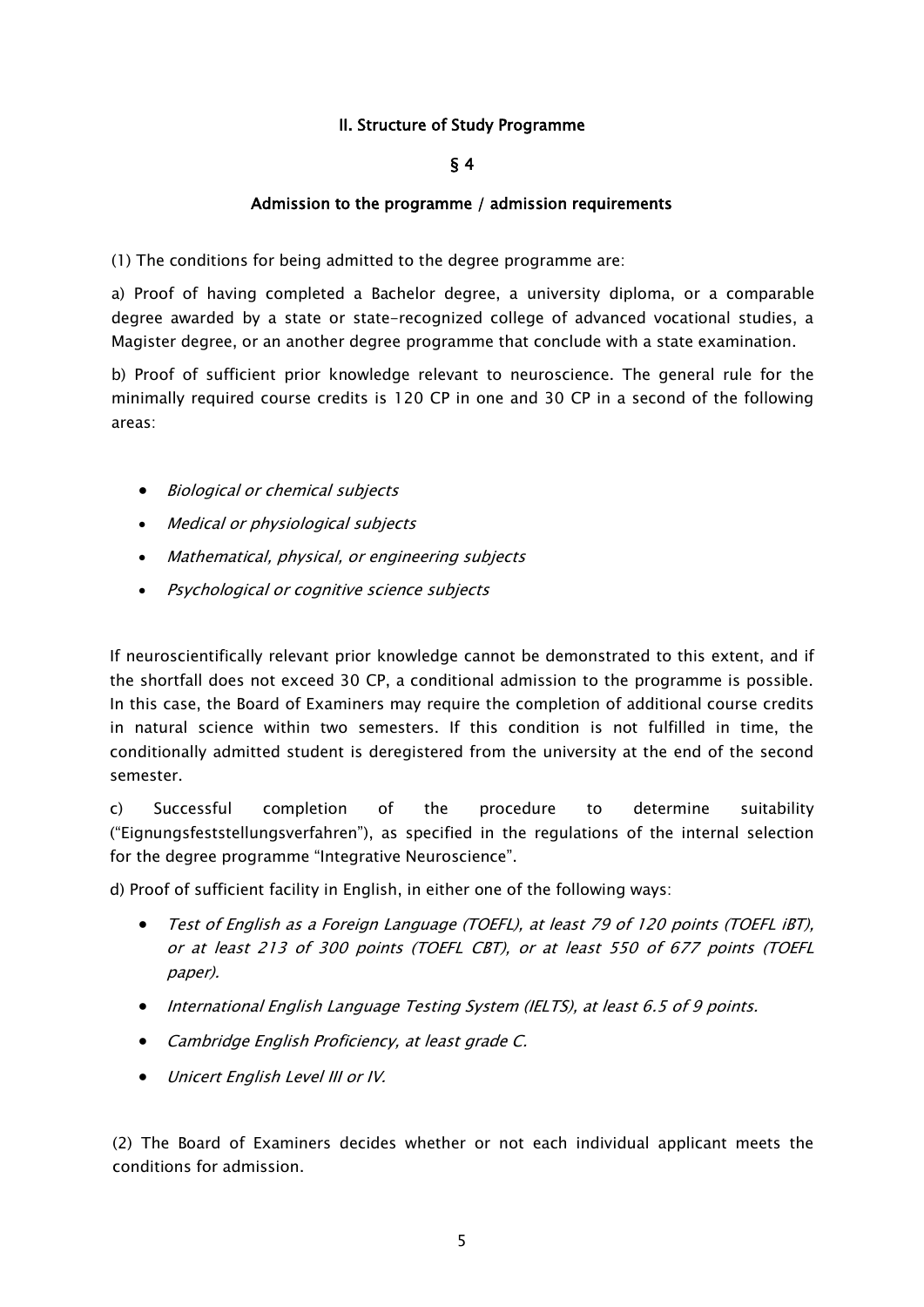#### Commencement and duration of studies

<span id="page-5-1"></span><span id="page-5-0"></span>(1) Enrolment is possible only in the winter semester.

(2) The standard period of study ("Regelstudienzeit") is four semesters, including preparation of the Master thesis and oral defense in a colloquium.

<span id="page-5-2"></span>(3) The degree programme is designed to be completed within the standard period of study.

#### § 6

#### Organization and scope of studies

(1) The degree programme is divided into modules, which are concluded by the corresponding examinations. The Master thesis is concluded with a written thesis and an oral defense ("Colloquium").

(2) The study effort is quantified in terms of credit points (CP). One CP corresponds to a study effort of ca. 30 working hours, which includes participation in teaching units, preparation and repetition times, independent homework time, preparation time for and sitting time of examinations, among others.

(3) The workload of the degree program is 120 CP, which includes obligatory teaching units, mandatory elective teaching units, and the Master thesis.

(4) The workload is spread uniformly over the standard period of study and amounts to ca. 30 CP per semester.

(5) The contents of the teaching units are detailed in the Module Handbook ("Modulhandbuch") and in the attached Standard Schedule of Study ("Regelstudienplan") and the Study and Examination Schedule ("Studien- und Prüfungsplan") (Attachments 1 and 2).

### § 7

#### Course Structure

<span id="page-5-3"></span>(1) The course programme includes obligatory, mandatory elective, and optional teaching units.

(2) The designation 'obligatory' ("Pflichtfach") describes teaching units that are required for the successful completion of the degree programme. The extent and details of these units are specified in the Standard Schedule of Studies ("Regelstudienplan", Attachment 2).

(3) The designation 'mandatory elective' ("Wahlpflichtfach") describes teaching units of which only a certain subset is required for the successful completion of the degree programme. The number, extent and details of the units offered and the units required are specified in the Standard Schedule of Studies ("Regelstudienplan", Attachment 2).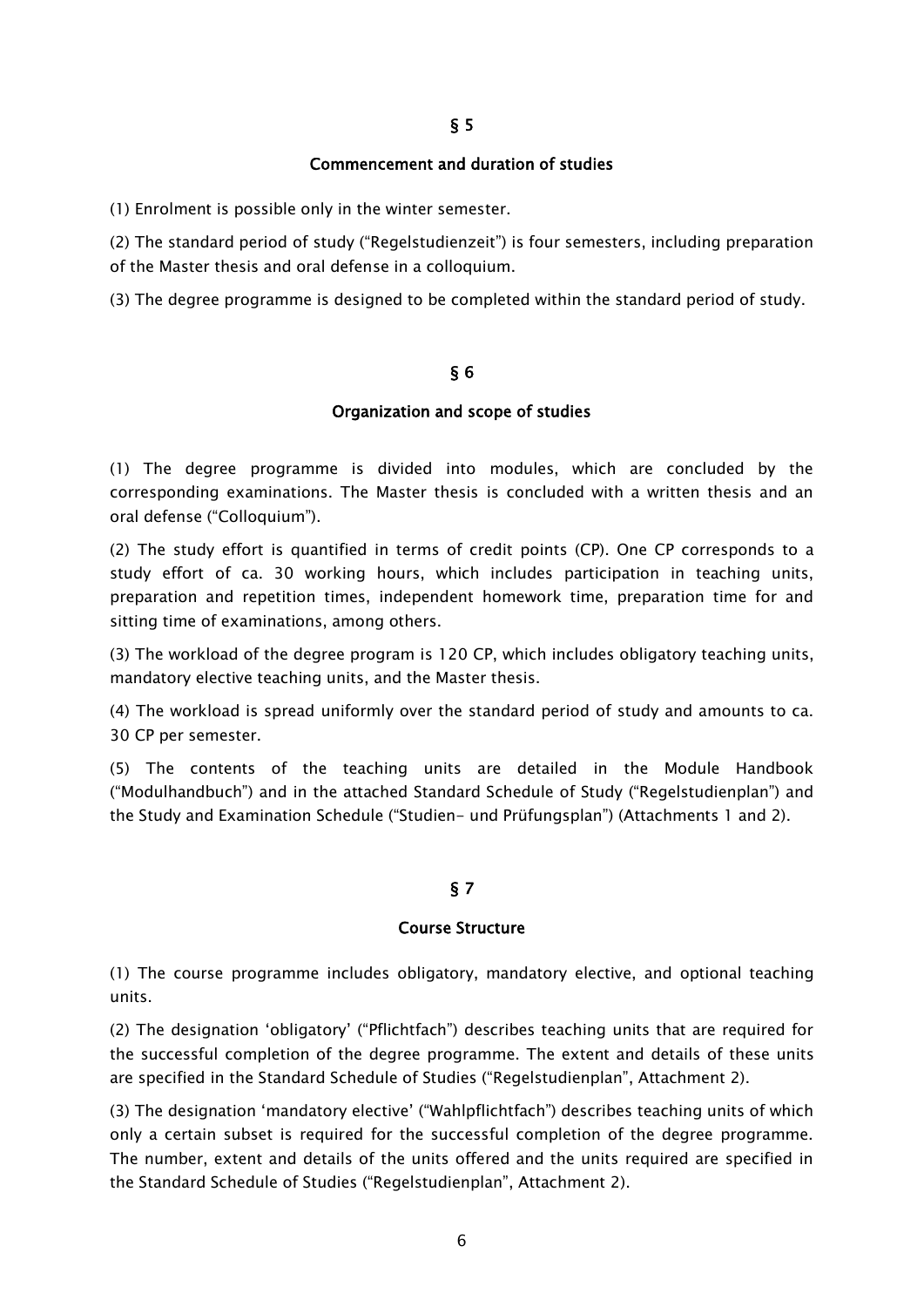(4) Mandatory elective teaching units permit each student to emphasize areas of study according to his or her individual interests. If necessary, the contents of mandatory elective units are modified to match the evolving research and teaching interests of the members of the Faculties. Upon application to the Board of Examiners ("Prüfungsausschuss"), teaching units offered in the context of other Master degree programmes of the Otto-von-Guericke University may also be recognized as mandatory elective units.

(5) The designation 'optional' ("Wahlfach") describes all teaching units which are not required for the successful completion of the degree programme, but which may be attended on a voluntary basis. The extent and details of these units are specified in the Standard Schedule of Studies ("Regelstudienplan", Attachment 2).

(6) All modules and teaching units are offered at least once per study year.

(7) For each successfully completed module a certain number of credit points (CP) is awarded in accordance with the European Credit Transfer System (ECTS). Details are described in the Standard Schedule of Studies ("Regelstudienplan", Attachment 2).

(8) Obligatory and mandatory elective modules conclude with a module examination, which may consist of several separate examinations. In general, all examination performance is graded. Details are described in the Study and Examination Schedule ("Studien- und Prüfungsplan", Attachment 1).

(9) In the obligatory modules, students may apply to have up to two individual examination performances graded as "pass/fail". Details are described in the Study and Examination Schedule ("Studien- und Prüfungsplan", Attachment 1).

(10) Students may sit examinations also in optional teaching units. If desired, the examination performance will be noted in the Academic Transcript ("Studienbuch") and the Degree Certificate ("Abschlussurkunde"), but will not be counted towards the final grade (see § 20 Supplementary examinations).

# § 8

### Types of teaching units

<span id="page-6-1"></span><span id="page-6-0"></span>(1) Teaching is provided in the form of *lectures, seminars, tutorials, laboratories*, and projects or laboratory rotations.

(2) Lectures ("Vorlesungen") convey a comprehensive overview over current issues, research methods, and research results in a particular area of neuroscience.

(3) Seminars ("Seminare") teach independent scientific thinking and practice. Guided by a responsible lecturer, students prepare academic papers, give oral presentations, or participate in discussions.

(4) Tutorials ("Übungen") serve to level differences in prior knowledge. They complement core courses by repeating difficult or extensive course material. Tutorials offer a particularly supportive format and are aimed at students with deficiencies in the covered area.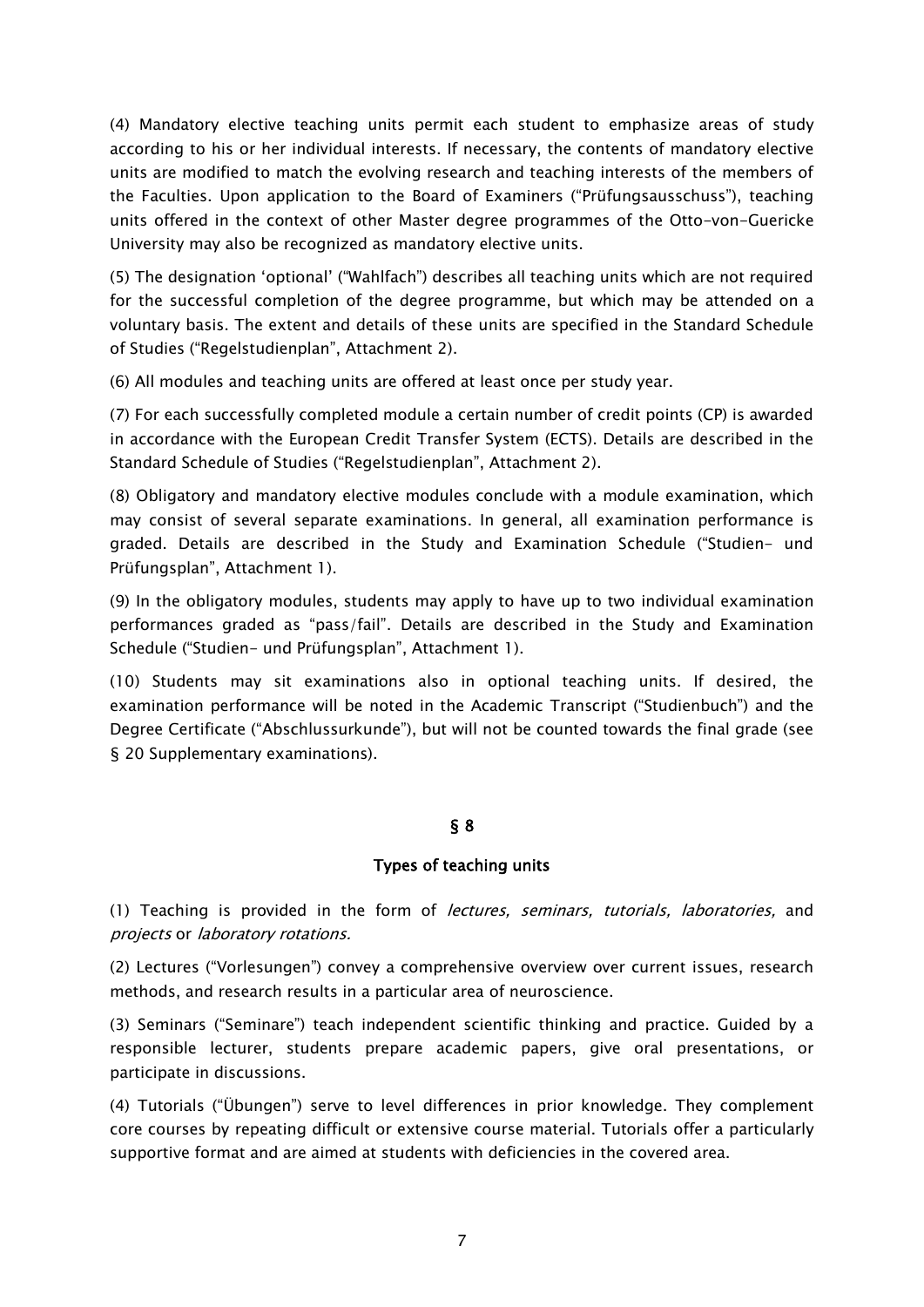(5) Laboratories ("Praktika") provide practical experience with neuroscientific research topics and research methods. They are held in small groups and require a high degree of practical independence. Under guidance and supervision, empirical/experimental tasks are investigated and analyzed independently. The results are typically documented in a written laboratory report.

(6) Projects or lab rotations ("Projekte") denote the independent investigation of an original research question in a hosting research group, which is chosen individually by each student. In addition to at least four weeks of project work guided by a responsible supervisor, a project also includes a written final report and an oral presentation.

<span id="page-7-0"></span>(7) Group assignments ("Gruppenarbeit") are possible at the discretion of the responsible lecturer or supervisor.

# § 9

### Academic counselling

<span id="page-7-1"></span>(1) To facilitate the orientation of new students at the Otto-von-Guericke University, introductory courses and events are offered prior to the beginning of the degree programme.

(2) For individual planning of the course of study, the Module Handbook and the Standard Schedule of Study contain all essential information.

(3) The two academic counsellors ("Studienberater") of the degree programme are named on the websites of the degree programme and of the Faculty of Natural Sciences.

(4) Academic counselling can be called upon at any time and is especially useful in the following cases:

- initial difficulties upon commencement of studies,
- choice of areas of concentration,
- failure to comply with the standard period of study ,
- failed examinations,
- change of degree programme or university,
- studies abroad and individual study plan organization.

(5) Students who have completed less than 32 CP after two semesters are required to take consultation with an academic counsellor.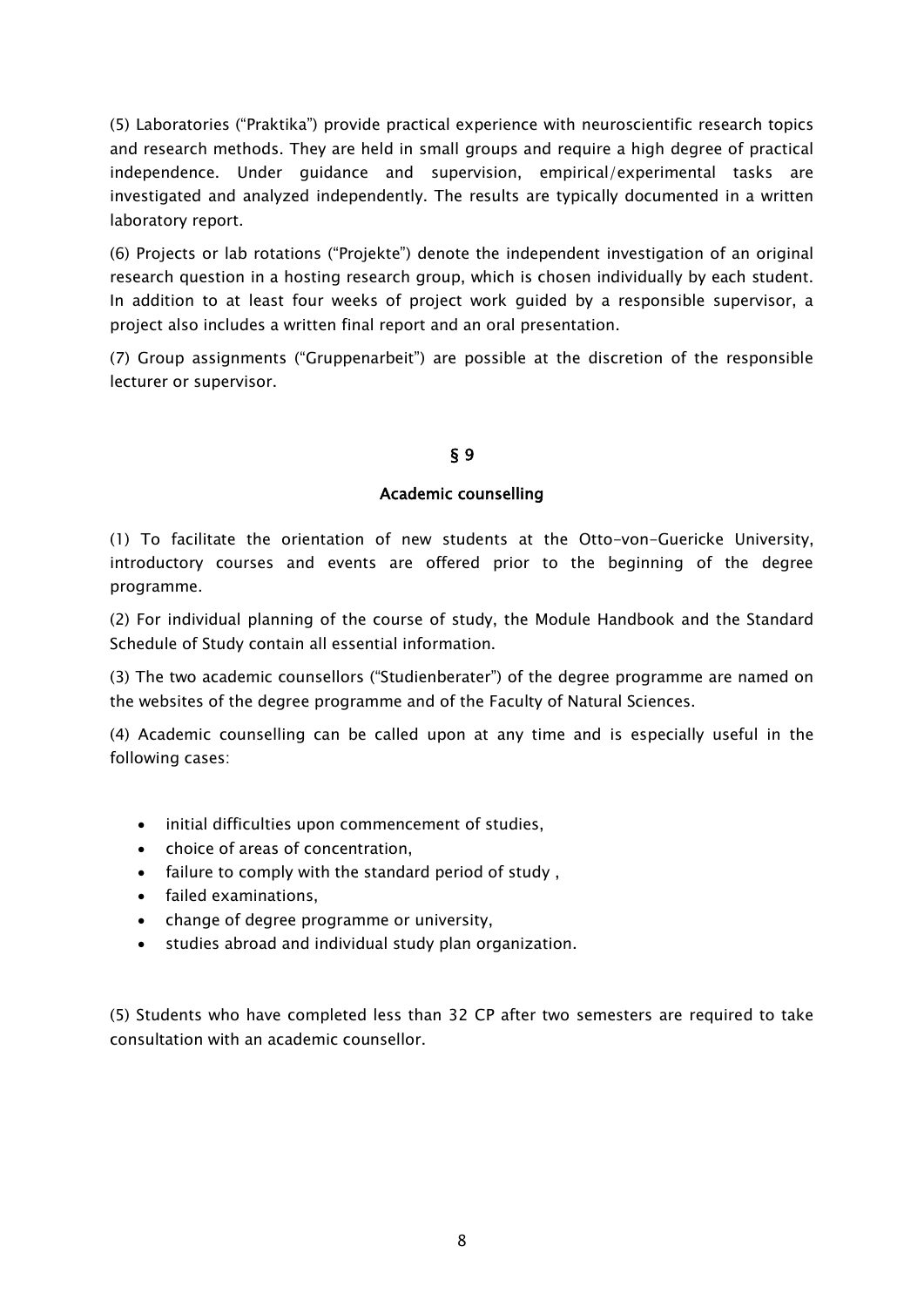### Individualized Schedules of study

<span id="page-8-1"></span><span id="page-8-0"></span>(1) Individualized schedules of study are possible with the approval of the Board of Examiners.

(2) The aim of individualized schedules of study is to facilitate completion of the degree programme within the standard course duration when this is jeopardized by special circumstances (for example, circumstances pertaining to family or medical conditions).

<span id="page-8-2"></span>(3) The academic counsellors of the degree programme will advise students seeking to develop an individualized schedule of study.

### III. Examinations

### § 11

### Board of Examiners

<span id="page-8-4"></span><span id="page-8-3"></span>(1) To perform the duties and bear the responsibilities specified in these Examination and Study Regulations, a Board of Examiners ("Prüfungsausschuss") is established with nine (9) members. The chair, deputy chair, and three additional members are university professors, three (3) further members are postdoctoral fellows, and two (2) members are enrolled students.

(2) The members of the Board of Examiners are appointed by the Faculty Councils of the Faculty for Natural Sciences and the Faculty for Medicine. The composition of the members ensures that all institutions contributing to the degree programme – including the Leibniz Institute of Neurobiology – are adequately represented.

(3) Each topic group A through D (see §2, section 2) is represented by at least one university professor. The chair and deputy chair are members of the Faculty for Natural Sciences and the Faculty for Medicine, respectively.

(4) The Board of Examiners ensures the conduct of examinations. It oversees compliance with the present Examination and Study Regulations and suggests modifications of, or improvements to these regulations. In doing so, timely completion of the degree programme and compliance with examination deadlines is awarded particular importance.

(5) The Board of Examiners decides by the majority of cast votes. In case of an even split, the chair or, when absent, the deputy chair, has the casting vote. The Board of Examiners is quorate when the majority of its members, including at least three professorial members, are present.

(6) The professorial and post-doctoral members of the Board of Examiners remain in office for two years. Student members remain in office for one year. Any member may be reelected.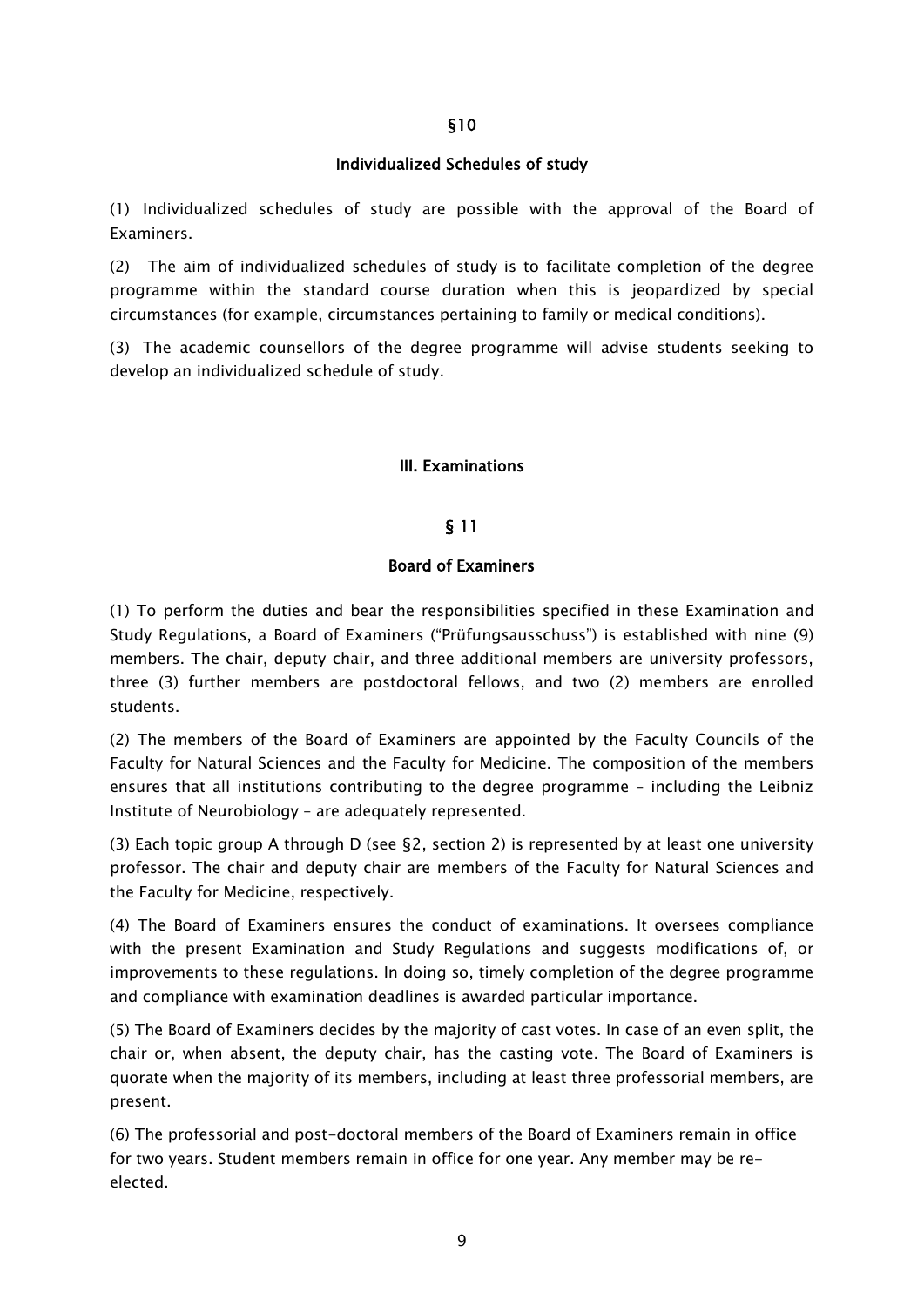(7) The Board of Examiners may delegate certain powers and authorities to the chair or to the deputy chair. Any such delegation is revocable and restricted to particular, well defined issues, The chair prepares and executes the resolutions of the Board and regularly informs the members as to his or her activities.

(8) The members of the Board of Examiners have the right to participate as observers in all examinations.

(9) The members of the Board of Examiners are obliged to maintain confidentiality. Unless they are members of the civil service, members are pledged to confidentiality by the chair.

<span id="page-9-0"></span>(10) In conducting its affairs, the Board of Examiners is supported by the examinations office of the Faculty for Natural Sciences.

# § 12

#### Examiners and assessors

<span id="page-9-1"></span>(1) The Board of Examiners appoints the examiners and assessors. Professors, junior professors, university lecturers, academic staff with a teaching role, teaching staff, and persons with experience in professional practice and training are authorized to conduct examinations. Examinations may only be assessed by persons who themselves possess at least a Master degree or equivalent qualification.

(2) For the evaluation of written examination scripts, at least two examiners must be appointed.

(3) For the evaluation of oral examinations, two examiners and one additional assessor must be appointed.

(4) Two examiners must be appointed to evaluate the Master thesis, of which one must be a university lecturer (siehe § 22, sec. 2). For the oral defense of the Master thesis ("Colloquium") an additional assessor must be appointed.

(5) Students may propose examiners for oral examinations and the Master thesis. The proposal does not constitute a legal privilege.

(6) The examiners are independent in their duties.

(7) The Board of Examiners is to ensure that students are informed in good time as to the names of the examiners.

### § 13

### <span id="page-9-3"></span><span id="page-9-2"></span>Recognition of periods of study, academic achievements and examination results

(1) Upon written application, the Board of Examiners will decide on the recognition of prior periods of study, academic achievements and examination results. The application is to be addressed to the Board of Examiners within four weeks from the beginning of the relevant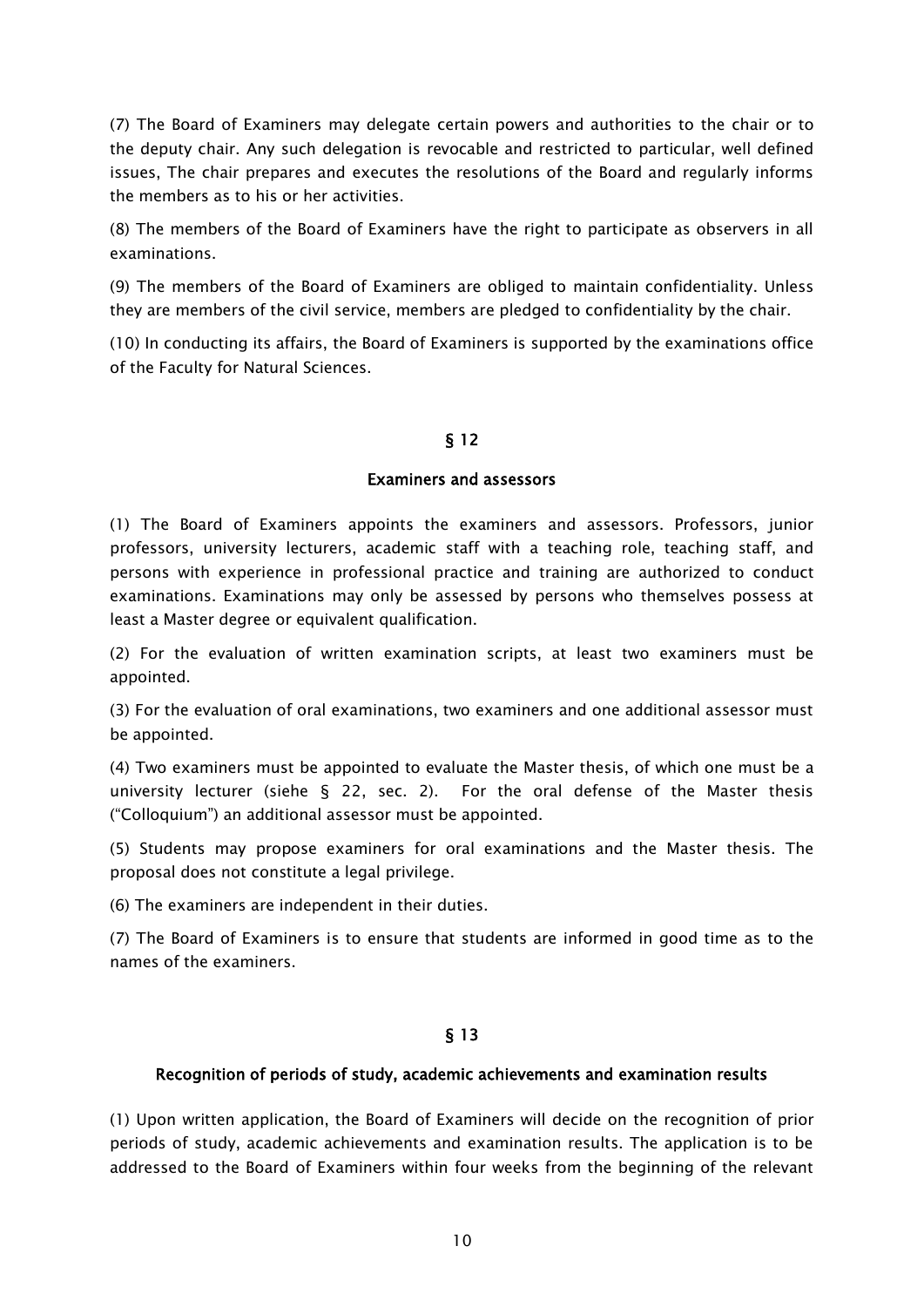programme of studies. For purposes of recognition, students must present the necessary original documents or certified copies thereof.

(2) Periods of study, academic achievements and examination results from courses at universities within the scope of application of the German Basic Law shall be credited, provided that no significant difference can be ascertained. Periods of study, academic achievements and examination results obtained abroad shall be credited, provided that there is no significant difference. When crediting periods of study, academic achievements and examination results obtained outside the Federal Republic of Germany, the Lisbon Convention of 11 November 1997, the equivalence agreements approved by the Standing Conference of the Ministers of Education and Cultural Affairs of the Länder and the Rectors' Conference of the Universities of Applied Sciences, together with the regulations set out within the context of university cooperation agreements, must be taken into account.

(3) When academic achievements are recognized, ECTS-grades are transferred to the academic transcript and certificates. They are counted in calculating the cumulative grade.

(4) Where grading systems are comparable, the grades will be adopted and used in calculating the cumulative grade.

(5) Decisions on the recognition of prior periods of study, academic achievements and examination results must be made within three months after submission of all required documents.

<span id="page-10-0"></span>(6) Rejections need to be justified and documented to the applicant through the Board of Examiners. The burden of proof lies on the deciding body. Students need to be informed about possibilities that may allow a recognition at a later time point.

### § 14

#### Types of examinations during the programme

<span id="page-10-1"></span>(1) At the beginning of each semester, the board of examiners together with the responsible lectures defines the dates, types and modalities of upcoming examinations.

(2) The following types of examinations are possible:

- Written examination (sec. 3),
- Oral examination (sec. 4),
- Academic paper (sec. 5),
- Oral presentation (sec. 6).
- Experimental project (sec. 7)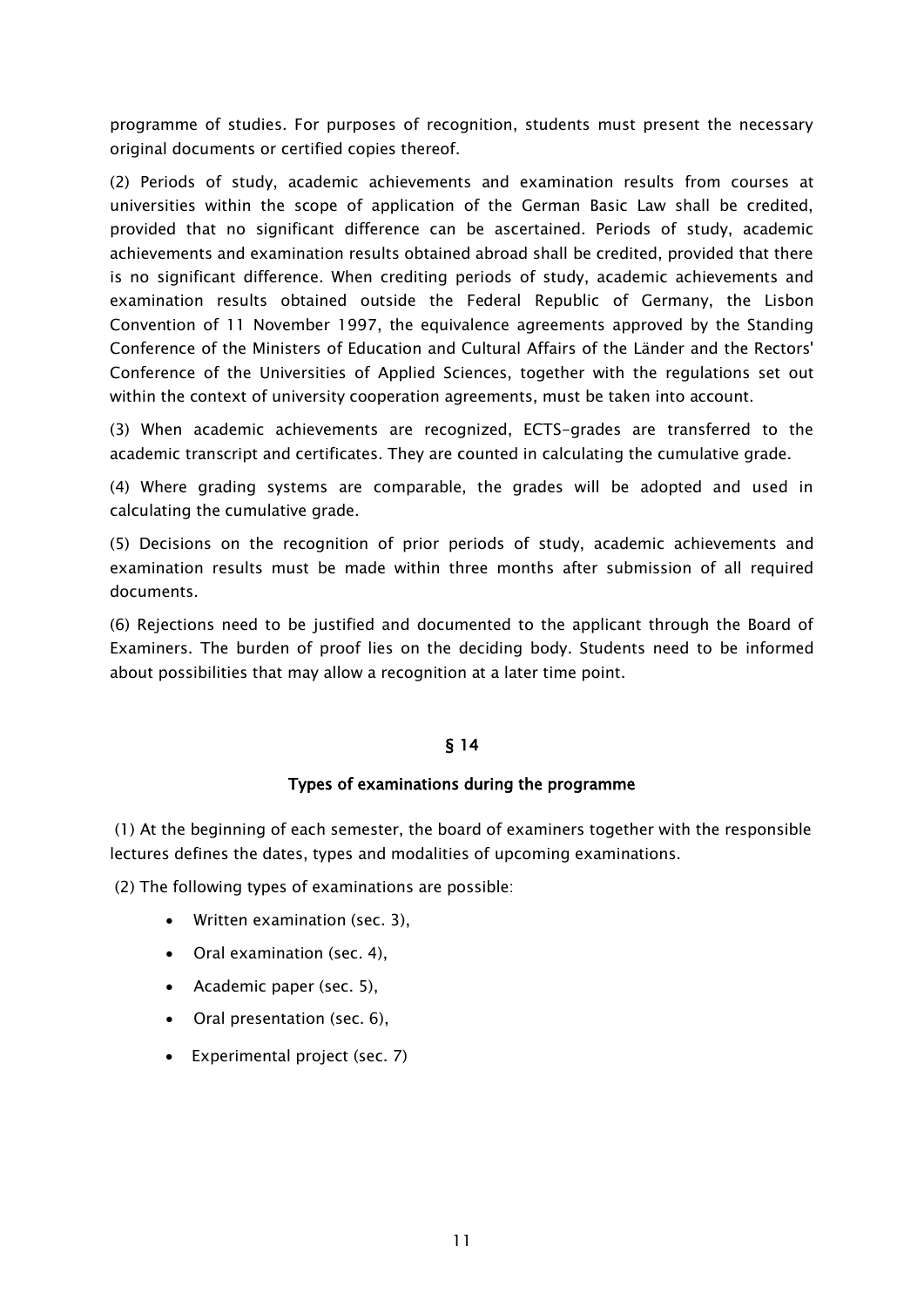(3) In a written examination, students are expected to demonstrate their ability to comprehend and solve problems of the subject area with standard methodology in limited time and with limited assisting materials. Written exams are invigilated and last for a minimum of 60 and a maximum of 180 minutes. The results should be made know within four weeks (see § 19, sec. 2). Written exams can be performed in software-supported manner and fully or partially be evaluated in an automated fashion.

(4) In an oral examination, students should demonstrate their ability to answer particular questions and to explain the results of the research area. An oral examination takes the form of an individual or group examination with up to 3 students and lasts at least 15 and at most 30 minutes per student. A protocol records the essential points of the examination and its assessment by the examiner and is signed by both examiners and assessors. The results are announced immediately after the examination has been concluded.

(5) A term / academic paper investigates a circumscribed topic, which may be completed within *one to four* weeks. Students may apply to extend the time for completion by up to one half of the original time.

(6) An oral presentation encompasses an independent and in depth investigation of a particular problem, which also evaluates and takes into account relevant literature, as well as an oral presentation of the results with subsequent discussion. The duration of the presentation is typically 30 minutes.

(7) An experimental project encompasses the preparation, setting up, and performance of practical experiments, as well as the written documentation of the experiment, its results, and a critical discussion of these results.

<span id="page-11-0"></span>(8) Module examinations in courses offered by other Faculties are governed by the regulations of the relevant Faculty.

### § 15

#### Protective provisions, compensation for disadvantages

<span id="page-11-1"></span>(1) Where a student provides credible evidence (medical certificate) that, due to a prolonged or permanent illness, he or she is completely or partially unable to fulfil the examination requirements in the prescribed form, the Board of Examiners must provide the student with the possibility of taking equivalent examinations in a different form.

(2) Disabled students may be granted additional materials or aids to compensate for disadvantages, provided that this is necessary to establish equality of opportunity. To this end the duration of the assessment may be extended to a reasonable degree or approval may be given for the examination to be taken in a different form. A disabled student is defined as someone who, due to a protracted or permanent physical impediment, is not in a position to complete the examination in the prescribed form, either in part or in full. The impediment must be substantiated. The University may require substantiation in the form of a medical certificate or submission of the student's certificate of disability. Compensation for disadvantage must be applied for in writing to the Board of Examiners. The application should be made no later than when registering for the examination.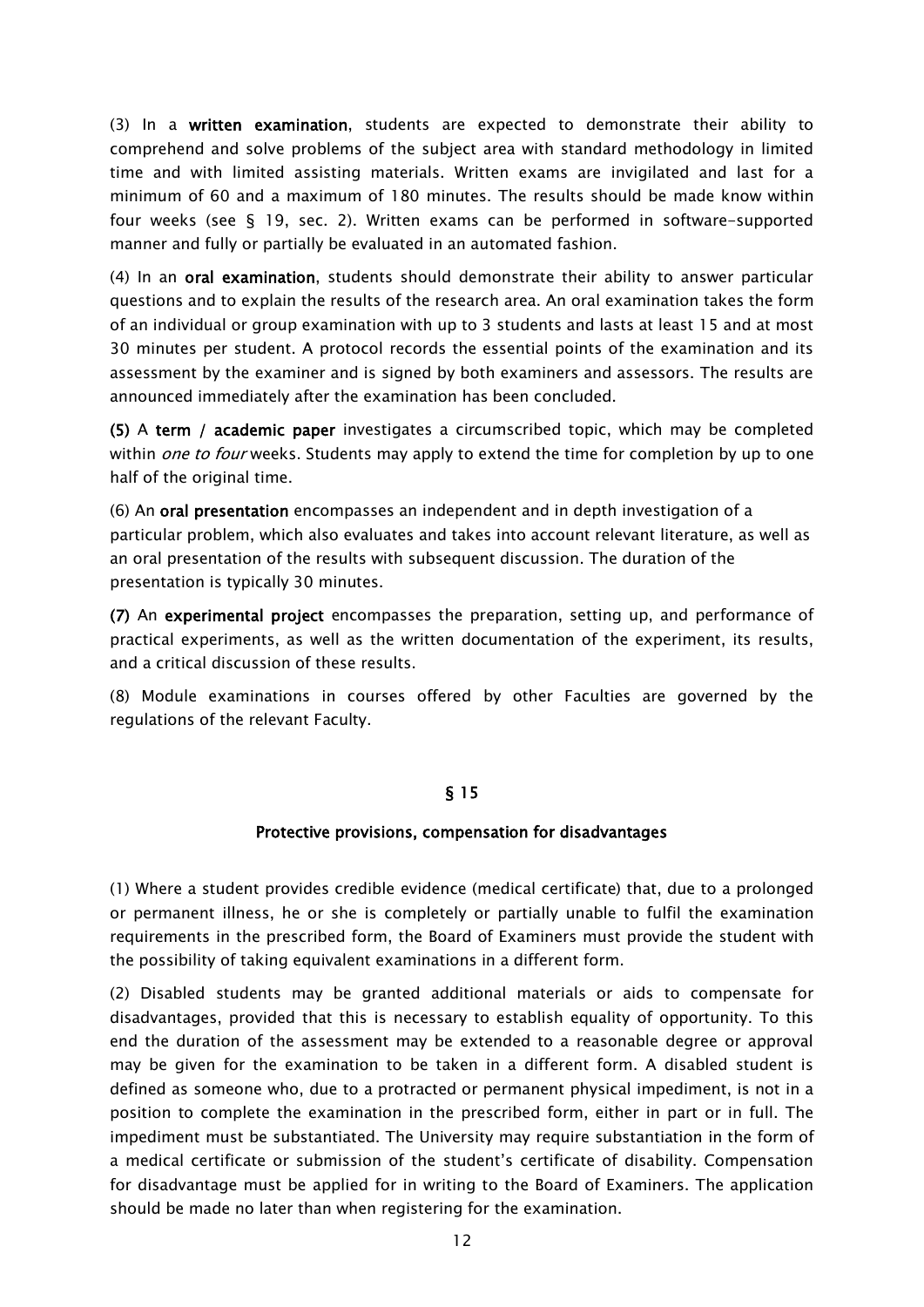(3) The protective provisions pursuant to the Maternity Protection Act and, in accordance with the time limits set out by the Federal Child-Raising Allowance Act as to parental leave, are to be strictly adhered to and promoted in applying these Study and Examination Regulations, especially in terms of the calculation of time limits. During a leave of absence granted on the grounds of family responsibilities, students are free to continue with their studies and examinations. Upon written application to the Board of Examiners, the repetition of a failed examination during the leave of absence is admissible.

#### § 16

#### Public access to oral examinations

<span id="page-12-1"></span><span id="page-12-0"></span>As long as they themselves are not registered to take the same examination, students of this programme who have yet to successfully complete the respective examination may be present at the oral examinations as observers. This, however, does not include the counselling and notification of the students being examined regarding their examination results. Pursuant to sentence 1, a student may apply to exclude observers from his or her examination.

# § 17

#### Admission to participate in examinations during the programme

(1) Anyone who is enrolled at Otto von Guericke University on the course specified in §1 may be admitted to the examinations during the course.

(2) Students of this programme must apply for admission to the examinations and repeat examinations within the period of time specified by the Board of Examiners and *in the form* defined. Failure to comply with the registration deadline shall result in admission to the examination being refused, unless the Board of Examiners decides otherwise upon written application by the student.

(3) Preparatory efforts can be required as a prerequisite for admission to an examination. Failed preparatory efforts can be repeated once. The requirements for passing the preparatory efforts have to be made public at the beginning of the course.

(4) The application may also contain suggestions for the examiners as well as proofs of the fulfilled preparatory efforts in case such documents are not already deposited at the Ottovon Guericke University.

(5) The application may be withdrawn no more than one week prior to the respective examination date. In the event of a withdrawal, a new application for admission to the examination must be submitted in accordance with paragraphs 1 and 2 for a later examination date.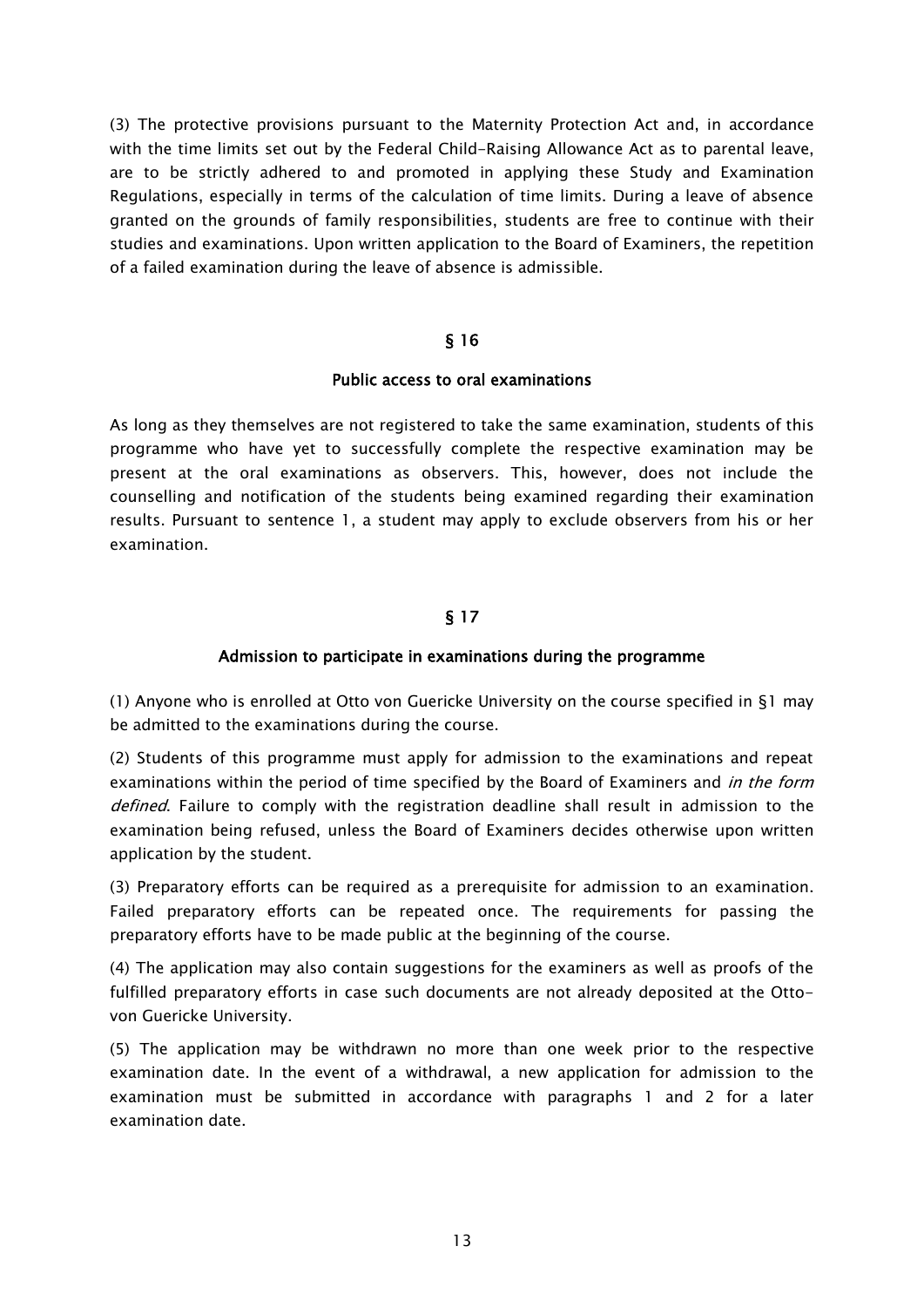(6) The Board of Examiners is responsible for admission decisions. Admission must be refused if

1. the requirements for admission are not fulfilled or

2. the documents are incomplete or

3. the examination has been irrevocably failed or is deemed to have been irrevocably failed.

(7) Examinations of compulsory and elective modules have to be taken in the same semester in which the module was chosen. If the deadline is exceeded by two semesters, these exams are considered as failed. This does not apply if the student can prove that he or she was not responsible for the delay.

### § 18

### Assessment of examination results and determination of module grades

(1) Each examination is evaluated and graded by the respective examiners. For written examinations, grades should be announced no later than four weeks after the examination has been taken.

(2) The following grades are to be used for the assessment of examinations:

Grade Intl.Grade

| German         | Interna   |   |              |                                                         |
|----------------|-----------|---|--------------|---------------------------------------------------------|
| grade          | tional    |   |              |                                                         |
|                | grade     |   |              |                                                         |
|                | $A = 4.0$ |   | very good    | an outstanding performance                              |
| $\overline{2}$ | $B = 3.0$ | 2 | good         | A performance that exceeds significantly average        |
|                |           |   |              | requirements.                                           |
| $\overline{3}$ | $C = 2.0$ | 3 | satisfactory | A performance that meets average requirements.          |
| $\overline{4}$ | $D=1.0$   | 4 | sufficient   | A performance that, in spite of its shortcomings, meets |
|                |           |   |              | the requirements.                                       |
| 5              | $F = 0.0$ | 5 | insufficient | A performance that, due to substantial shortcomings,    |
|                |           |   |              | fails to meet the requirements.                         |

For the sake of greater differentiation, individual grades may be rounded up or down by 0.3; this does not apply to the following grades: 0.7, 4.3, 4.7 and 5.3.

| (3) Ungraded academic assessments are graded as follows: "pass" or "fail" |  |  |
|---------------------------------------------------------------------------|--|--|
|---------------------------------------------------------------------------|--|--|

| German grade    | Internatio |                                                    |
|-----------------|------------|----------------------------------------------------|
|                 | nal grade  |                                                    |
| Bestanden       | Pass       | A performance that meets the requirements          |
| Nicht bestanden | Fail       | A performance that does not meet the requirements. |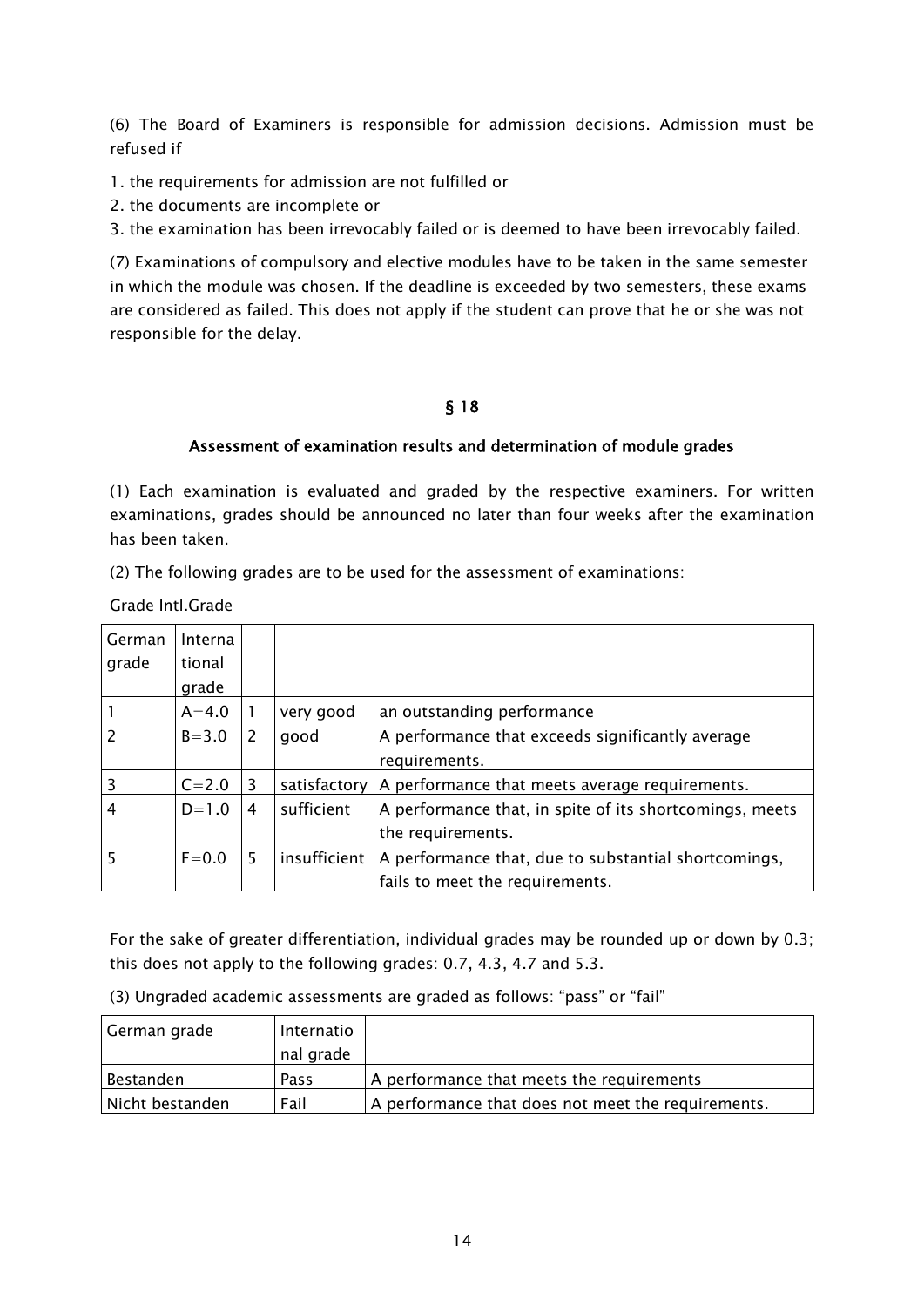(4) A multiple choice examination is deemed to have been passed if the examination candidate scores at least 50 percent of the possible points (absolute pass mark) or if the points score achieved by the candidate does not fall short of the average score of all candidates on the specific examination date by more than 22 percent (sliding scale pass mark). The sliding scale pass mark shall only apply if the examination candidate has achieved at least 40 percent of the possible points score. The difference between the relative and absolute pass mark shall be added for each examination candidate in order to determine the individual examination results. This paragraph shall only be applied if the proportion of examination questions in the multiple-choice examination exceeds 50 percent.

(5) For the assessment of written examinations in the multiple-choice format, the grade is computed as follows: If the candidate has reached the minimal score required (see §4), the grade is

very good (1), if the candidate has reached at least 80%,

good (2), if the candidate has reached at least 60% but less than 80%,

satisfactory (3), if the candidate has reached at least 40% but less than 60%,

sufficient (4), if the candidate has reached at least 0% but less than 40%,

of the number of points that were possible in excess of the minimal score required.

(6) When arriving at a grade by means of simple averaging, only the first decimal place will be retained; all other decimal places will be disregarded.

(7) When arriving at a grade by means of weighted averaging of the grades of several examinations each component will be weighted by the number of credit points (CP) assigned to it in the regulations for the Master degree course. Only the first decimal place will be retained; all other decimal places will be disregarded.

(8) An examination is considered to have been passed when the necessary examination has been awarded a grade of at least "sufficient". If a examination comprises several exams, notwithstanding the regulation stipulated in paragraph 2, the grade awarded for the examination shall correspond to the arithmetic average to one decimal place (and if necessary weighted) of all the grades awarded for the partial examinations.

(9) A module examination is considered to have been passed when the necessary examination has been awarded a grade of at least "sufficient". If a module examination comprises several exams, notwithstanding the regulation stipulated in paragraph 2, the grade awarded for the module shall correspond to the arithmetic average to one decimal place (and if necessary weighted) of all the grades awarded for the examinations in the module.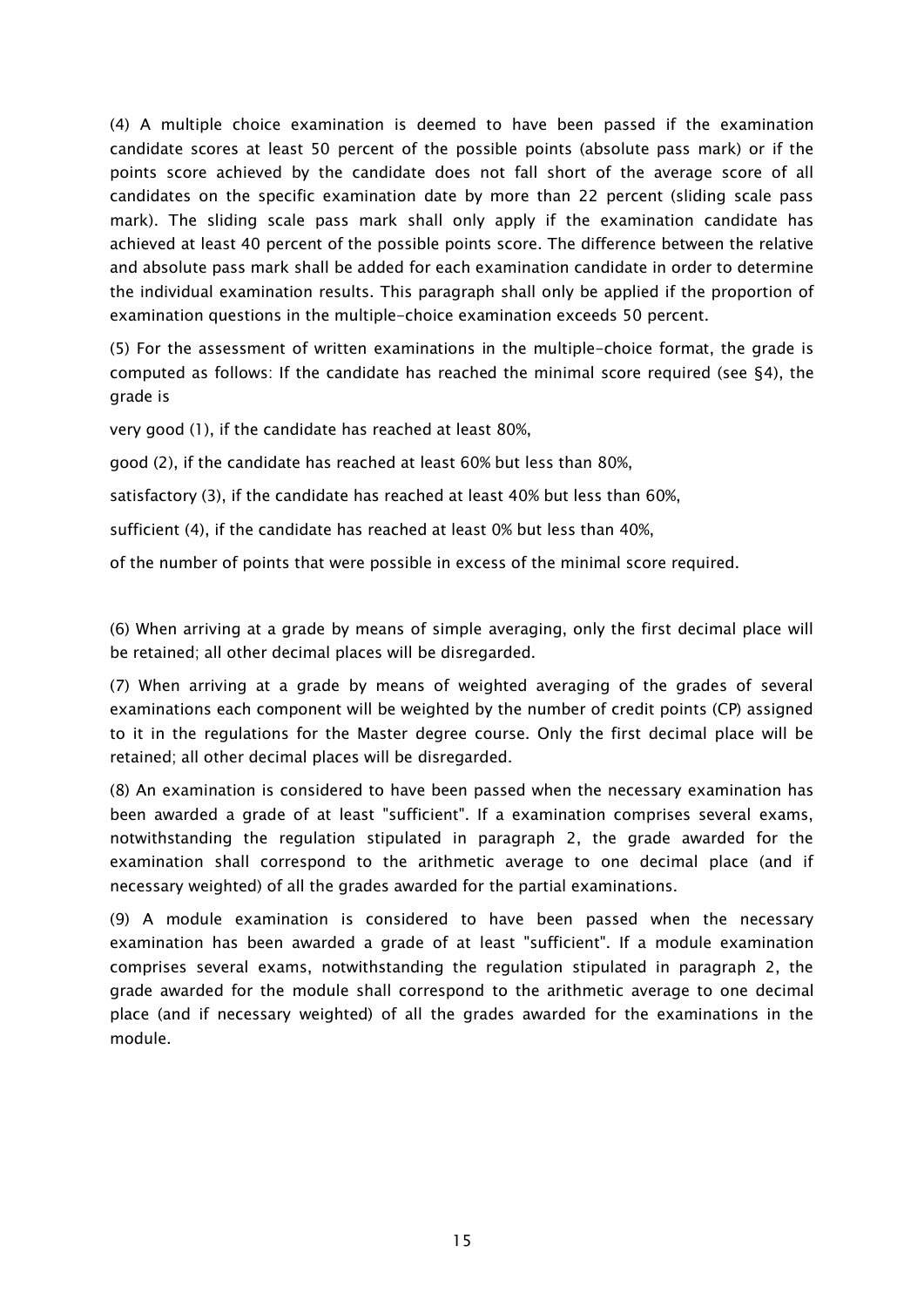(10) When arriving at a grade by means of averaging, only the first decimal place will be retained; all other decimal places will be disregarded. Grading structure:

| For a grade average of           | Grade        |
|----------------------------------|--------------|
| up to and including 1.5          | very good    |
| from 1.6 up to and including 2.5 | good         |
| from 2.6 up to and including 3.5 | satisfactory |
| from 3.6 up to and including 4.0 | sufficient   |
| from $4.1$                       | insufficient |

### § 19

### Repetition of examinations

(1) Examinations that are failed or deemed to have been failed may be repeated twice. A third repetition is only possible under exceptional well-founded conditions such as extraordinary personal burdens or health problems if these have been responsible for not passing the second repetition examination.

(2) The results of the examination should be announced in good time to allow an appropriate period of preparation for the repetition of the examination.

(3) Repeat examinations must be taken no sooner than 4 weeks and by no later than 2 semesters after the failure of the examination, unless an extension is granted to the student for specific reasons that are beyond his or her control. The student must reregister for the examination. § 18 applies accordingly for the assessment.

(4) A third repetition of the examination needs to be applied for and justified in written form. The application must be made early in that the deadlines specified in (3) are respected.

(5) § 18 applies for the assessment of the second and third repetition exams.

(6) Should the student interrupt his or her course of studies, or in the case of other justified reasons, binding stipulations must be made by the Board of Examiners regarding the completion of repeat examinations. § 18 applies should the deadline for repetition of the examination be missed.

(7) Unsuccessful attempts at passing an examination in the chosen course of studies at a university that falls within the area of application of the German Basic Law will be counted towards the total permissible number of repetitions.

(8) An examination that has been passed may not be repeated.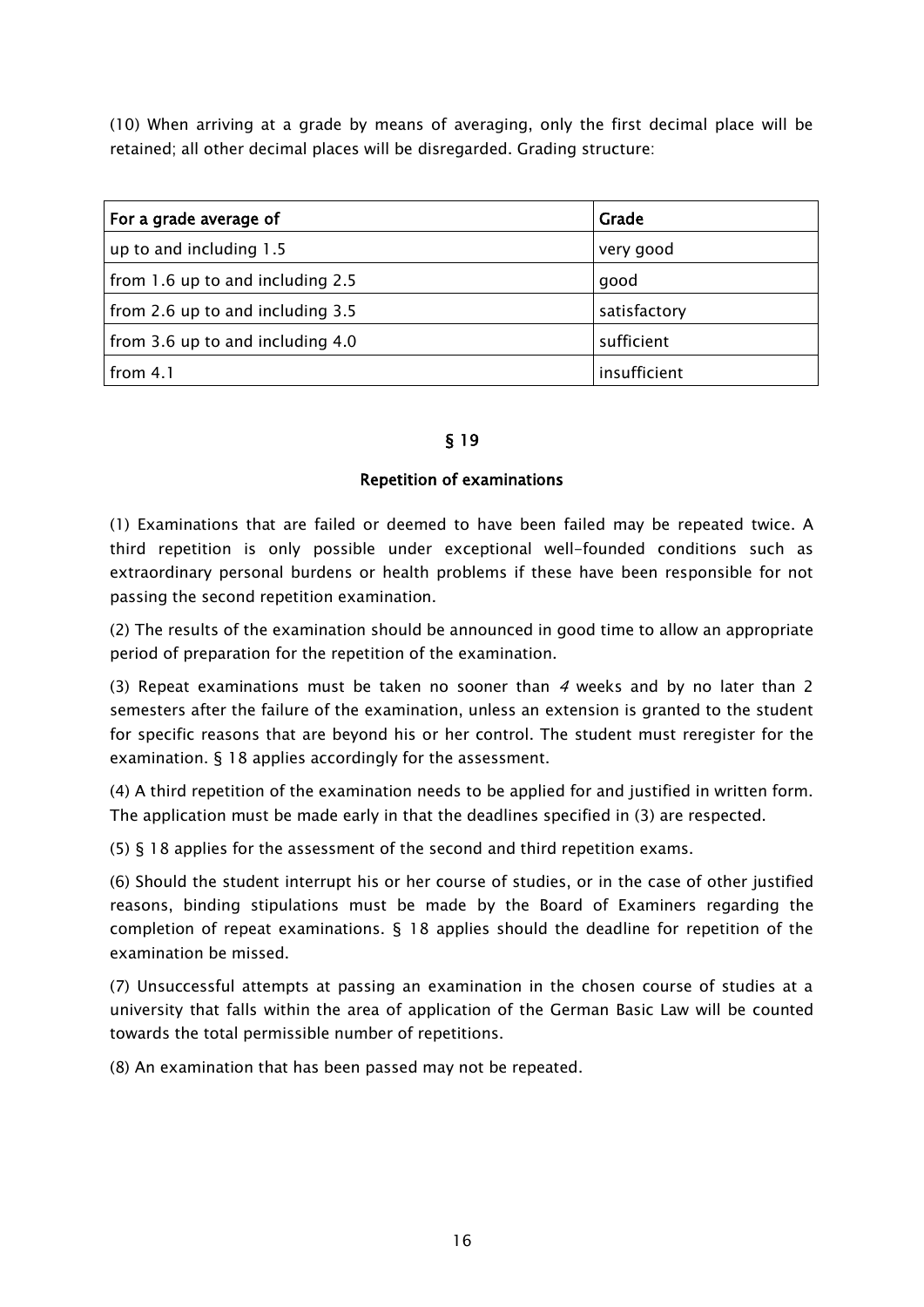#### Supplementary examinations

(1) Students may also take examinations in other modules, additional to the mandatory and mandatory elective modules prescribed in the attached examination schedule.

(2) Upon request of the student, the results of supplementary examinations will be included in the academic transcript and/or certificates. The results of supplementary examinations are not taken into consideration when calculating grade point averages and when determining the cumulative grade.

#### IV. Master Thesis

#### § 21

#### Master thesis registration

(1) Only students who are enrolled at Otto von Guericke University on the course specified in § 1, who can demonstrate that they have obtained at least  $75$  credit points in the course of studies at Otto von Guericke University. Missing examination results can be submitted within latest 2 semesters afterwards upon application. The decision is taken by the Board of Examiners.

(2) Students are to make a written application to the Board of Examiners for admission to write their Master thesis. A proposal for the subject area with which the Master thesis is to deal, and suggested examiners, must be appended to the Master thesis registration application. The confirmation of the suggested examiners must also be turned in.

(3) The date on which the subject is issued must be documented with the faculty examinations office. The admission of the Master thesis is a binding registration.

(4) An application to register for a Master thesis may be withdrawn before the beginning of the completion period. In the event of withdrawal, a new application must be made to write the thesis at a later date.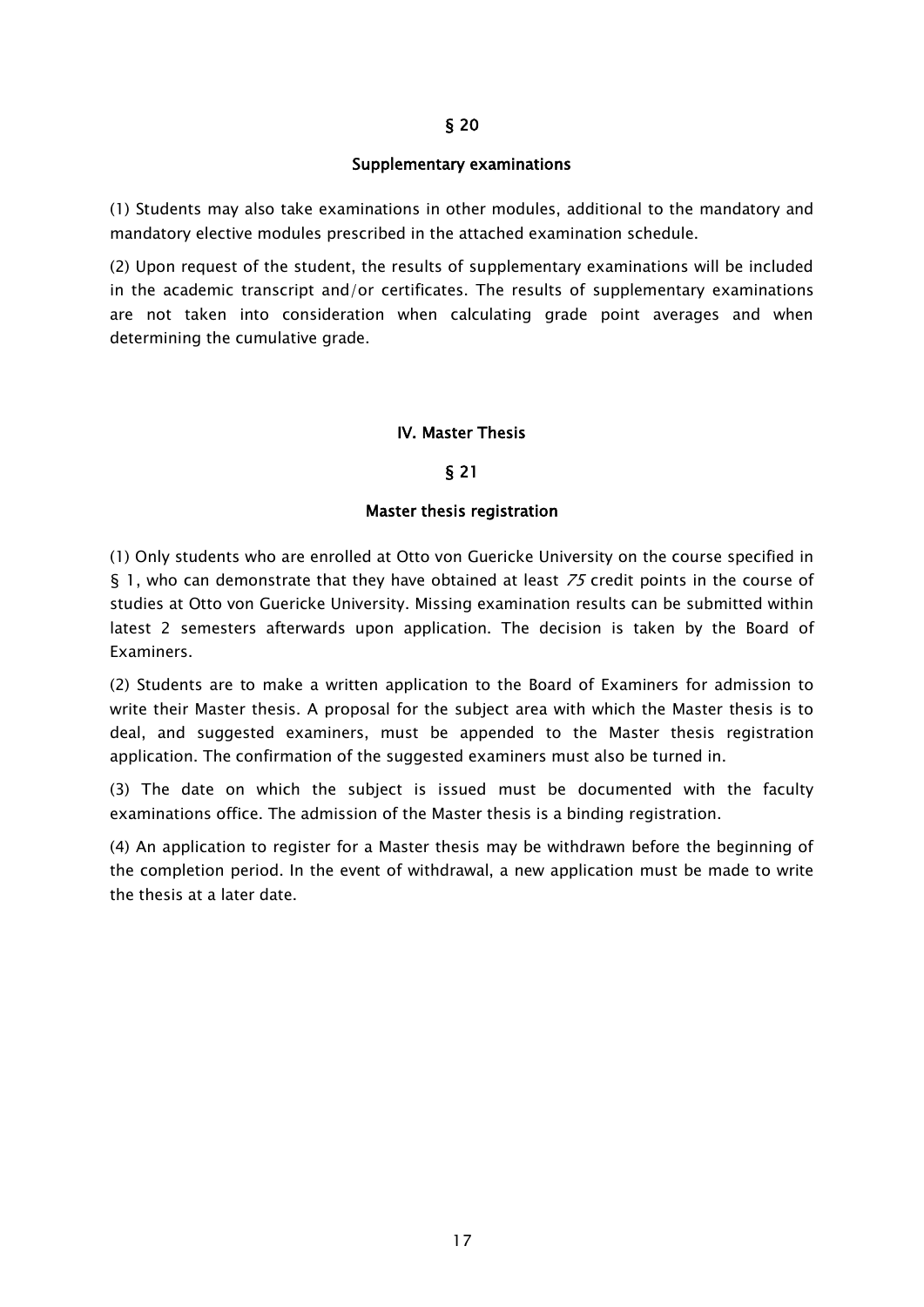#### Issuing of the topic, submission and assessment of the Master thesis

(1) The Master thesis should demonstrate that students are capable of working independently and in a scientific manner within a given time frame on a specific neuroscientific problem. The topic and task definition of the Master thesis must correspond to the purpose of the examination and the required period of time.

(2) The Master thesis is issued and supervised by a person who is authorized to be an examiner in accordance with § 12 (sec. 1). This person must be a member of the faculty to which the course belongs. The task definition must be confirmed by a university lecturer. If several faculties are involved in a course, this person must belong to one of these faculties. In justified exceptional cases, the topic may, however, with the approval of the Board of Examiners, be issued by a person who is authorized to be an examiner who does not fulfil this condition. In this case, the second examiner must be a member of the faculty.

(3) The Master thesis may be completed in the form of a group thesis. The contribution of each individual student must be clearly discernible and assessable on the basis of sections, page numbers or other objective criteria, and meet the examination requirements as per paragraph 1. The group size is limited to 2 students.

(4) The maximum time between the issuing of the topic and the submission of the Master thesis is  $6$  months. If the student is prevented from complying with this deadline for reasons beyond his or her control, the time for completing the thesis may be extended once by up to 6 weeks upon written application to the Board of Examiners. A written statement of the supervisor must be attached.

(5) Upon submission of his or her Master thesis, a student must verify in writing that his or her thesis – or identified section in the case of a group thesis – has been written individually and that no sources or tools have been used other than those cited in the bibliography.

(6) Examiners should appraise and grade the Master thesis within four weeks from the date on which it is submitted. §17 applies accordingly. The combined grade of the Master thesis is computed with weight 2/3 from the grade of the written thesis and will weight 1/3 from the grade of the colloquium. If either the written thesis or the colloquium is graded "insufficient", the Master thesis shall be deemed to have been failed.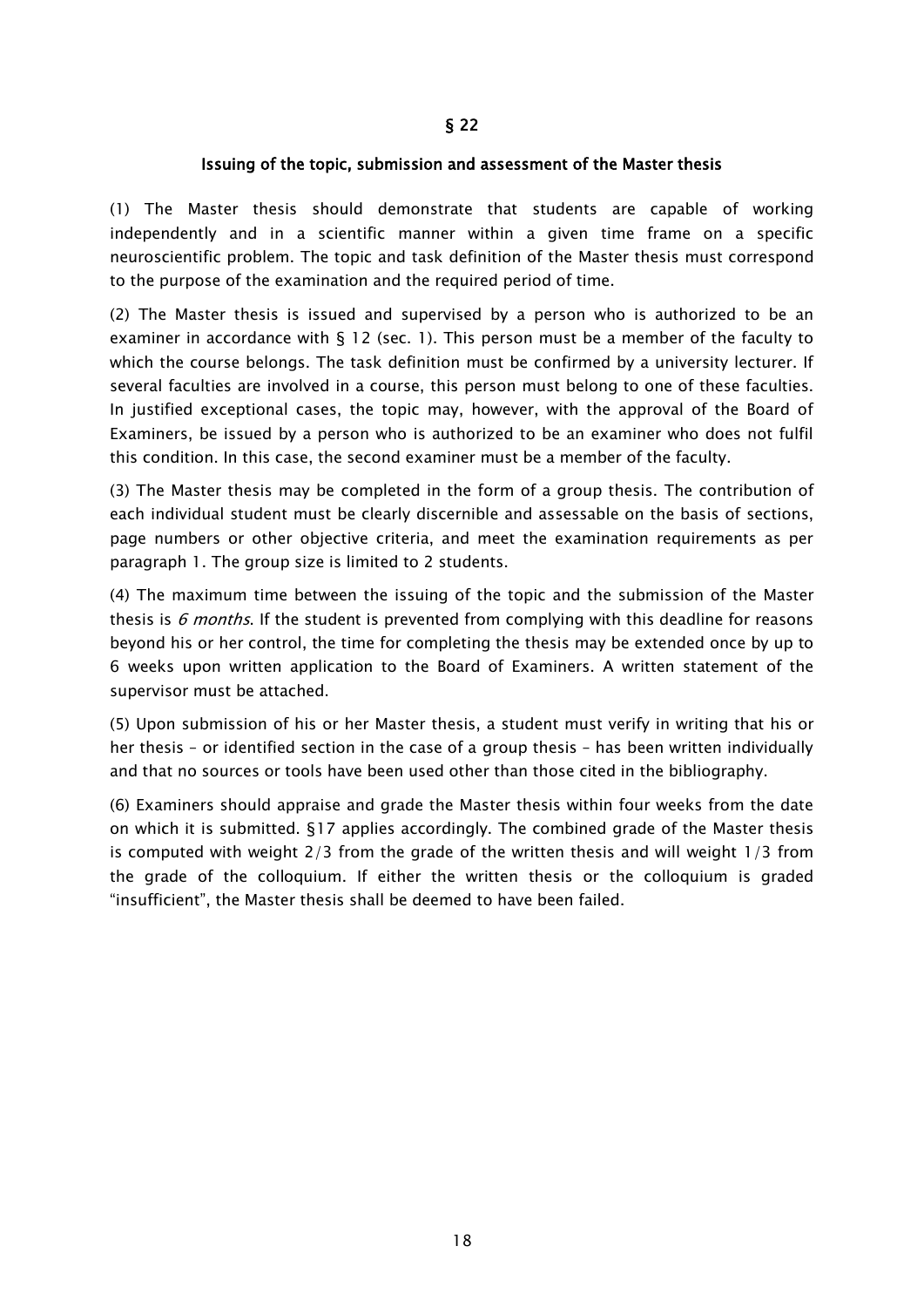#### Colloquium

(1) The colloquium for the Master thesis is the student's opportunity to demonstrate that he or she is capable of defending the results of his or her scientific work in an academic debate within the chosen field of studies.

(2) For the student to be admitted to the colloquium, the Master thesis must have been graded at least "sufficient" by both examiners.

(3) The colloquium on the Master thesis will be held as an individual examination by the Master thesis examiners. The Board of Examiners may appoint additional examiners. The topic of the Master thesis and the associated problems and findings must be described in a maximum 20 minute-long oral presentation, after which questions must be answered regarding the subject area. The total duration of the colloquium should be  $45$  minutes, or in case of a group examination 90 minutes.

(4) The colloquium is successfully completed if the examiners award a minimum grade of "sufficient".

#### § 24

#### Repetition of the Master thesis and the Master thesis colloquium

(1) There is the possibility to return the topic of a Master thesis once and to register a new topic. A return of a topic counts as a repetition of the thesis. An attempt to write the thesis that is aborted due to an overlong period of sickness shall not be counted among the number of possible repetitions.

(2) A Master thesis may be repeated once with a new topic if it has or is deemed to have been graded as "insufficient".

(3) If a Master thesis is repeated, returning a topic is only permissible if no use was made of this possibility the first time.

(4) The new topic of the Master thesis will be issued in a timely manner, generally within three months.

(5) Repetition of a successfully completed Master thesis is not permitted.

(6) The colloquium for a Master thesis may be repeated once if it has or is deemed to have been graded as "insufficient". The repetition must take place within 4 weeks.

(7) A second repetition of the Master thesis colloquium is not permitted.

(8) Repetition of a successfully completed Master thesis colloquium is not permitted.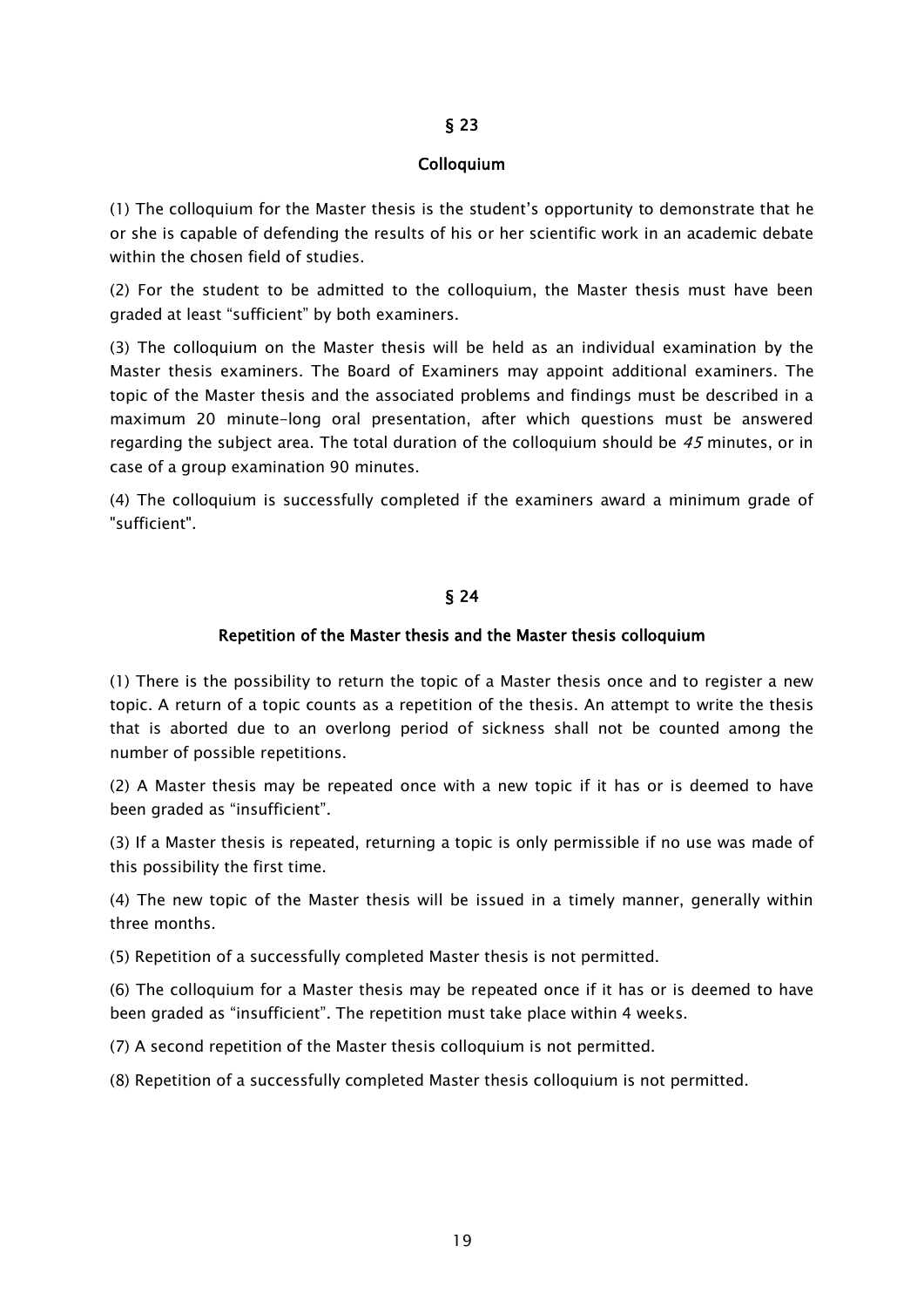#### Overall result of the Master degree

(1) The Master examination shall be deemed to have been passed if all mandatory and mandatory elective module examinations required in accordance with the study schedule and the Master thesis and colloquium have been awarded a minimum grade of "sufficient".

(2) The grades for the module examinations are summarized as a weighted cumulative grade (grade point average). To this end, all grades for the module examinations are weighted with the associated credit points and the arithmetic mean is calculated. The transcript of records shows the weighted cumulative grade with three decimal places after the decimal point.

(3) The final grade of the Master degree is made up as the arithmetic mean of the cumulative grade of the Master thesis and the weighted cumulative grade of the module examinations. The transcript shows the final grade with one decimal place after the decimal point (accordingly, § 15 paragraph 5).

(4) If the arithmetic mean mentioned in paragraph (3) is better than  $1.3$ , then the classification "passed with distinction" shall be awarded.

(5) A Master examination shall be deemed to have been irrevocably failed when a course examination or Master thesis and colloquium have received a grade of "insufficient" or are deemed to have been graded "insufficient" and no further repetitions are permitted.

### § 26

#### Academic transcripts and certificates

(1) Academic transcripts are to be issued in English language. The transcript bears the date on which the last examination was completed and has to be issued within four weeks It must be signed by the Dean of the Faculty of Natural Sciences and by the Dean of the Medical Faculty, and furnished with the Otto von Guericke University stamp.

(2) Simultaneously, he or she shall receive a transcript of records detailing the results. The transcript will include the module grades, the grade for the Master thesis and the overall grade and ECTS grade. Furthermore, the transcript will indicate the topic of the Master thesis.

(3) Together with their transcripts, students receive a Diploma Supplement.

(4) If the Master degree is not awarded or is deemed to have been failed, then the Board of Examiners will issue the student with written notification of this fact, including information regarding whether and to what extent examinations may be repeated.

(5) If students choose to leave the University or change their programme of studies, upon application they will be issued with a certificate showing the examinations taken and grades achieved. This will indicate the examinations remaining to be completed as well as whether or not the Master examination has been failed or irrevocably failed.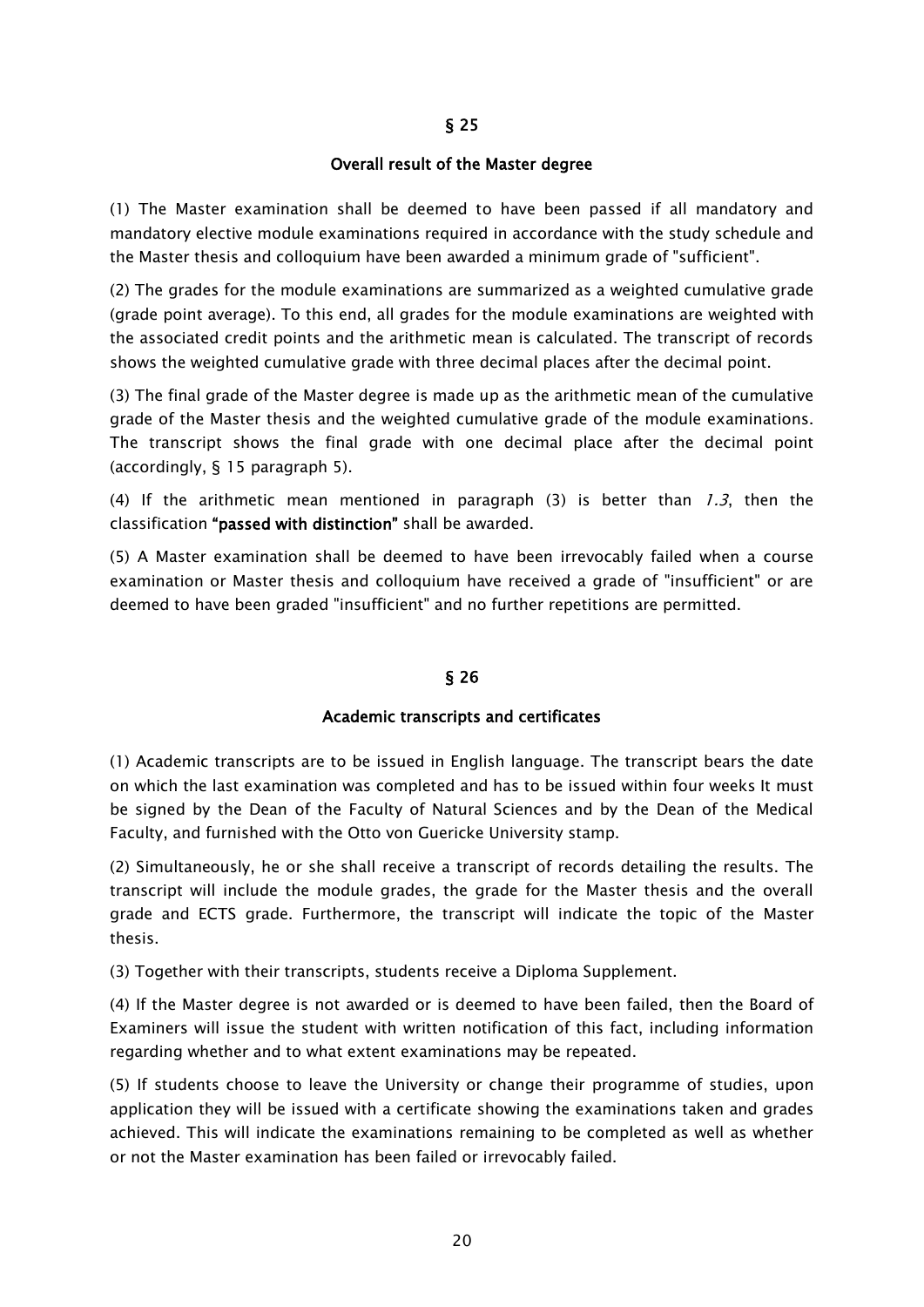#### Degree certificate

(1) With the transcript, students also receive a degree certificate bearing the same date as the transcript. This also includes the certification of the award of the title of Master.

(2) The degree certificate is signed by the Chair of the responsible Board of Examiners and the Dean of the Faculty of Natural Sciences together with the Dean of the Medical Faculty , and is also furnished with the Otto von Guericke University stamp.

### V. Final Provisions

#### § 28

#### Accessing the examination files

Up to one year after completion of their degree, upon written application students are entitled to view their study and examination records. The application must be submitted to the examination office for the Faculty of Natural Sciences, which will determine the time and place for reviewing the documents.

#### § 29

#### Non-attendance, withdrawal, cheating, breach of regulations

(1) An examination will be deemed to have been graded "insufficient" when students, for no good reason:

- do not attend on a mandatory examination date,

- withdraw from the examination after it has already begun,

- or do not retake an examination within the established time frame.

(2) The justifications provided for any withdrawal or non-attendance must be credible and immediately presented to the Board of Examiners. Otherwise, the examination will be graded as "insufficient". In case of illness, a medical report must be presented. Unless the Board of Examiners resolves otherwise, upon recognition of the reasons for non-attendance or withdrawal, the examination must be taken on the next regular examination date.

(3) An examination will be graded "insufficient" if a student attempts to alter the results through deceit or the use of other unauthorized means. Examiners and supervisors are authorized to exclude from further participation any student who disrupts the orderly conduct of the examination. If this is the case, the examination will be graded as "insufficient". In extreme cases, the Board of Examiners is authorized to exclude the student from any further examinations.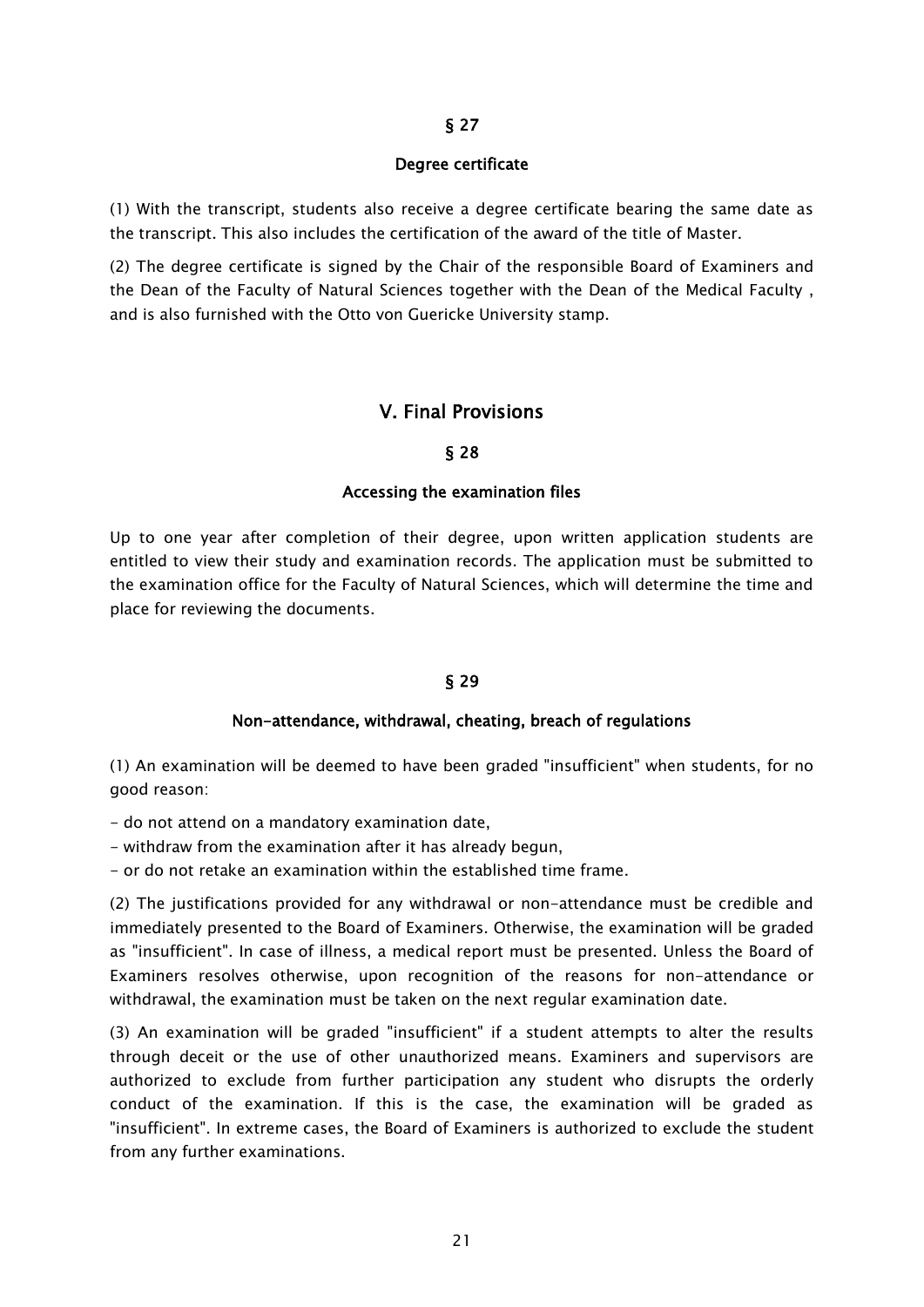(4) An examination will be graded as "insufficient" if the student does not provide sufficient reason for not having respected the submission deadline for an assessment. Paragraph 2 applies accordingly.

### § 30

#### Invalidity of examination results

(1) If a student has cheated in an examination and this becomes known after the degree has been awarded, the Board of Examiners is authorized to declare an examination to have been failed either partially or in its entirety.

(2) If the conditions for admission to the examination were not met but without any intentional deception, and this only becomes known after the degree has been awarded, the deficiency is deemed to have been righted if the examination was passed. If a student has deliberately used unfair means to gain admission, the Board of Examiners, taking into consideration relevant legal regulations, will decide as to the revocation of unlawful administrative deeds.

(3) Prior to such a decision, the affected student is to be given the opportunity to make a statement on the matter to the Board of Examiners.

(4) The incorrect transcript must be recovered, and if necessary replaced with a new transcript or certificate in accordance with § 26 paragraph 5. The Master degree certificate must be recovered, if the Master examination is declared to have been failed as a result of the act of deception. No decision may be made in accordance with paragraphs 1 and 2 after a period of five years from the date of the transcript being issued has elapsed.

### § 31

#### Decisions, appeal procedure

(1) All decisions made in accordance with these Examination Regulations and which constitute an administrative deed are to be justified in writing and furnished with instructions on appeal in compliance with Art. 41 of the Administrative Procedures Act of Saxony-Anhalt (VwVfG LSA). An appeal against this decision may be submitted within one month of notification. The appeal must be submitted in writing or by recorded declaration to the Board of Examiners of the Faculty of Natural Sciences.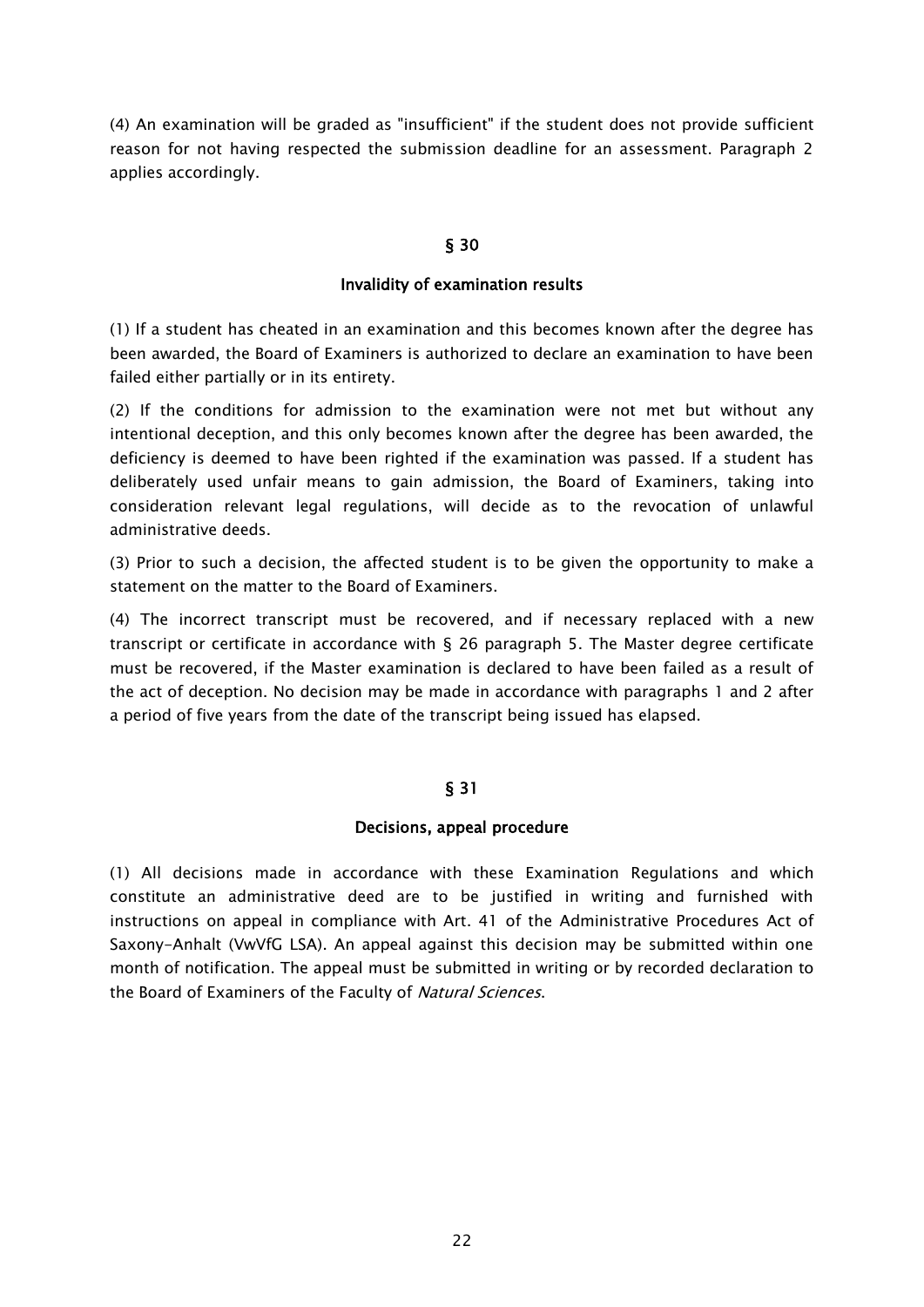(2) The Board of Examiners will decide as to the validity of the appeal. If the appeal involves a grade, the appeal will be sent to the examiner or examiners for their review. The Board of Examiners will declare the objection to have been remedied if the grade is changed in accordance with the appeal. Otherwise, the Board of Examiners shall only review the decision in terms of

- 1. whether or not the examination procedures were properly conducted,
- 2. whether or not the examiner relied on unfounded facts or circumstances,
- 3. whether or not generally valid principles of grading were applied,
- 4. whether or not the examiner was influenced by immaterial considerations.

#### § 32

#### Withdrawal/revocation of the academic title

Withdrawal or revocation of the Master degree is in accordance with § 20 of the Universities Act of Saxony-Anhalt.

### § 33

### University-wide announcements by the Board of Examiners

Decisions and other measures relating to these Examination Regulations, especially with regard to admission to examinations, refusal of admission, registration and examination dates and deadlines as well as examination results, will be made known University-wide in the institution's customary manner. In doing so, data protection regulations will be observed.

### § 34

### Transitional Regulation

These regulations shall apply to all students enrolled in the degree programme *Integrative* Neuroscience beginning with the winter semester 2014/15. Previously enrolled students may apply to accede to these regulations. The application must be submitted to the Board of Examiners in writing and may not be revoked.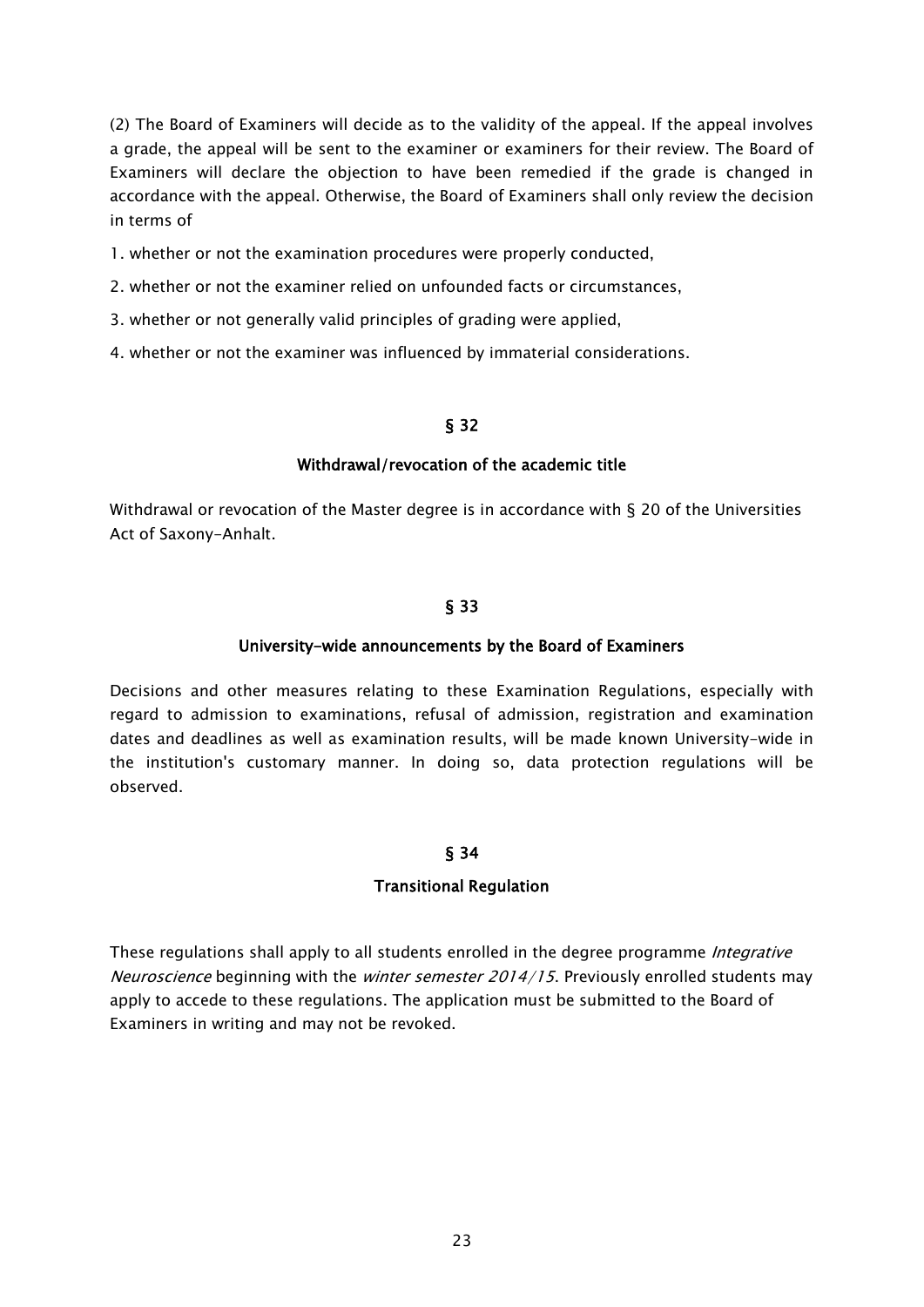### Effective date of regulations

These Study and Examination regulations shall enter into force on the day after they are published in the official announcements of Otto von Guericke University.

Issued by virtue of the resolutions of the Faculty Council of the Faculty of Natural Sciences dated 15.01.2014, the Faculty Council of the Faculty of Medicine dated dd.mm.yyyy and the Senate of Otto von Guericke University dated dd.mm.yyyy.

Magdeburg, dd.mm.yyyy

Prof. Dr.-Ing. habil. Jens Strackeljahn President of Otto von Guericke University Magdeburg

Appendices: 1.) Glossary

- 2.) Study and examination schedules
- 3.) Programme variant